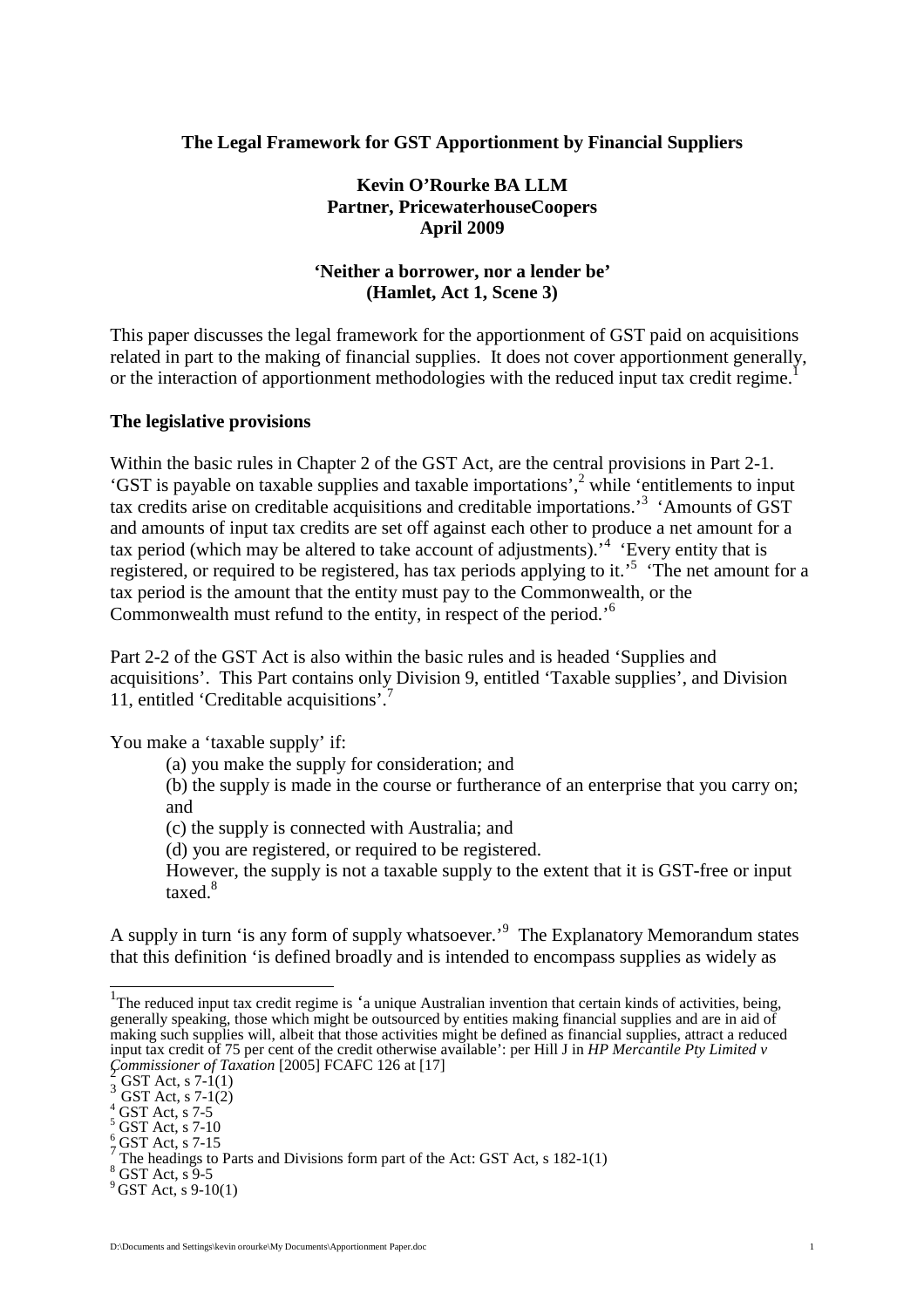possible.'[10](#page-1-0) The ordinary meaning of the term 'supply' is then expanded by the statute to include:

- (a) a supply of goods;
- (b) a supply of services;
- (c) a provision of advice or information;
- (d) a grant, assignment or surrender of real property;
- (e) a creation, grant, transfer, assignment or surrender of any right;
- (f) a financial supply;
- (g) an entry into, or release from, an obligation;
	- (i) to do anything; or
	- (ii) to refrain from an act; or
	- (iii) to tolerate an act or situation;
- (h) any combination of any 2 or more of the matters referred to in paragraphs (a) to  $(g).^{11}$  $(g).^{11}$  $(g).^{11}$

A supply 'does not include a supply of money unless the money is provided as consideration for a supply that is a supply of money.<sup> $12$ </sup> This provision is designed to ensure that the payment of money as consideration for goods, services, rights or other things, is not itself a supply or acquisition unless, for example, it forms part of a foreign exchange transaction.

The expressions 'consideration' and 'enterprise' are defined in sections 9-15 and 9-20 of the GST Act respectively, while supplies 'connected with Australia' are defined in section 9-25.

A supply is GST-free if, relevantly, it is GST-free under Division 38 of the GST Act, or is a supplyof a right to receive a supply that would be GST-free under Division  $38$ <sup>13</sup>, while a supply is input taxed if, relevantly, it is input taxed under Division 40 of the GST Act, or is a supplyof a right to receive a supply that would be input taxed under Division  $40<sup>14</sup>$  For financial institutions, the main type of supply that is GST-free is a supply for consumption outside of Australia, while the main type of supply that is input taxed is a financial supply.

In the event a supply is both GST-free and input taxed, such as with a financial supply for consumption outside of Australia then, subject to an immaterial exception, the supply will be treated as GST-free.<sup>[15](#page-1-5)</sup>

The relevant entity must pay the GST payable on any taxable supply that it makes.<sup>[16](#page-1-6)</sup> The amount of GST on a taxable supply is 10% of the 'value' of the taxable supply, $17$  where the value of the taxable supply equals  $10/11$ ths of the 'price'.<sup>[18](#page-1-8)</sup> 'Price' in turn is the sum of (a) so far as the consideration for the supply is consideration expressed as an amount of money – the amount (without any discount for the amount of GST (if any) payable on the supply); and (b) so far as the consideration is not consideration expressed as an amount of money – the GST inclusive market value of that consideration.[19](#page-1-9)

- <span id="page-1-2"></span>
- <span id="page-1-3"></span>
- <span id="page-1-5"></span><span id="page-1-4"></span>
- <span id="page-1-1"></span><sup>11</sup> GST Act, s 9-10(2)<br><sup>12</sup> GST Act, s 9-10(4)<br><sup>13</sup> GST Act, s 9-30(1)<br><sup>14</sup> GST Act, s 9-30(2)<br><sup>16</sup> GST Act, s 9-40<br><sup>17</sup> GST Act, s 9-70<br><sup>18</sup> GST Act, s 9-75(1)<br>0 GST Act, s 9-75(1)
- <span id="page-1-7"></span><span id="page-1-6"></span>
- <span id="page-1-8"></span>
- <span id="page-1-9"></span>
- 

<span id="page-1-0"></span> $\frac{10}{10}$  Explanatory Memorandum to the A New Tax System (Goods and Services Tax) Bill 1998, paragraph 3.6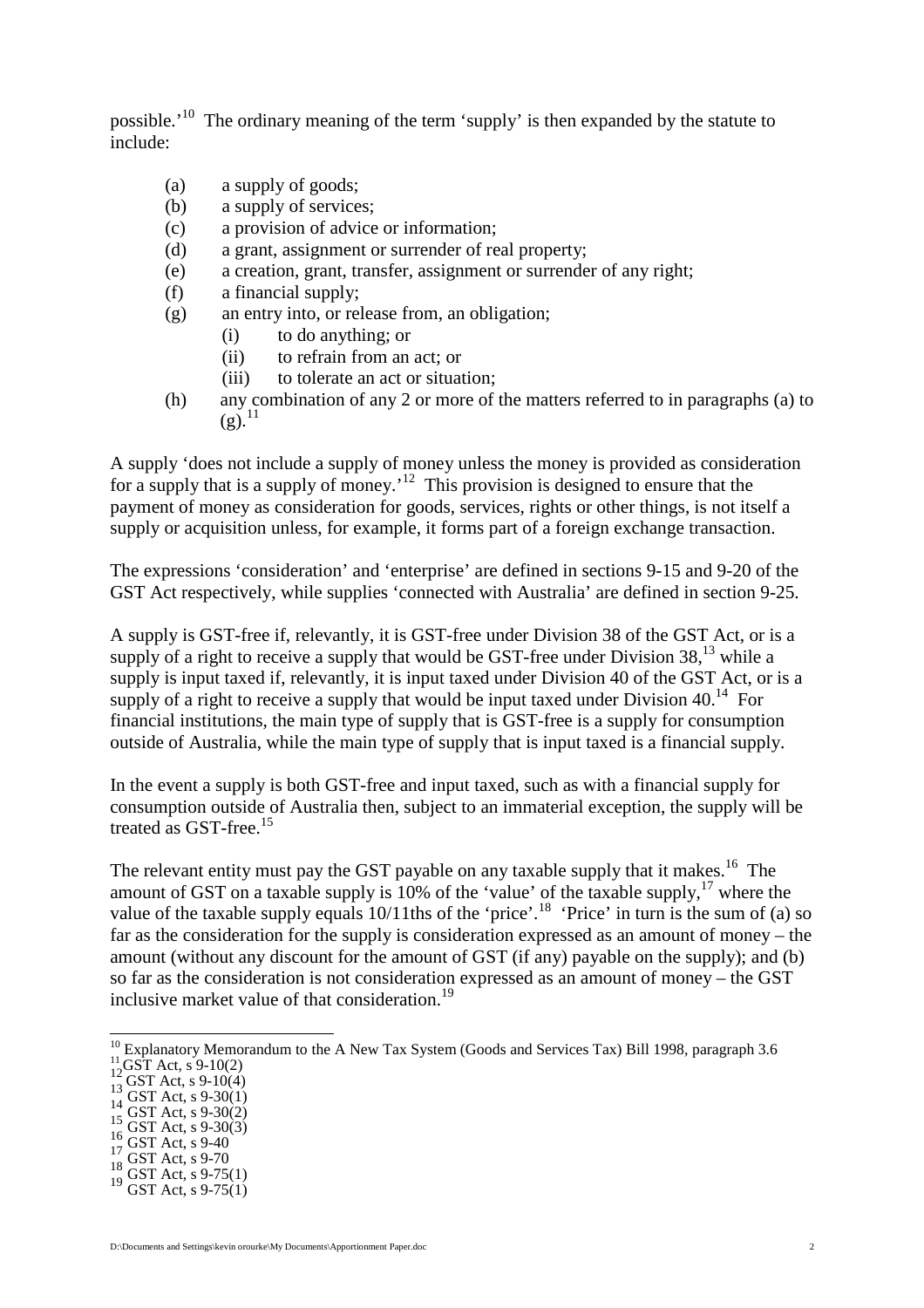Section 9-80(1) of the GST Act is an apportionment provision dealing with outputs. If a supply is partly a taxable supply, and partly a supply that is GST-free or input taxed, the value of the part of the supply that is a taxable supply is the proportion of the value of the supply that the taxable supply represents.<sup>[20](#page-2-0)</sup> The value of the supply is:

Price of the supply x 10 10 + taxable proportion

The taxable proportion is the proportion of the supply that represents the value of the taxable supply(expressed as a number between  $0$  and  $1$ ).

Turning then to inputs, or acquisitions, Division 11 of Part 2-2 of the GST Act is headed 'Creditable acquisitions'. You make a creditable acquisition if:

- (a) you acquire anything solely or partly for a creditable purpose; and
- (b) the supply of the thing to you is a taxable supply; and
- (c) you provide, or are liable to provide, consideration for the supply; and
- (d) you are registered, or required to be registered.<sup>[22](#page-2-2)</sup>

An entity is entitled to an input tax credit for any creditable acquisition that it makes.<sup>[23](#page-2-3)</sup> An acquisition is 'any form of acquisition whatsoever.<sup>[24](#page-2-4)</sup> The Explanatory Memorandum to the GST Act states that this definition 'is defined broadly and is intended to encompass acquisitions as widely as possible.<sup>[25](#page-2-5)</sup> The ordinary meaning of the term 'acquisition' is then expanded by the statute to include:

- (a) an acquisition of goods;
- (b) an acquisition of services;
- (c) a receipt of advice or information;
- (d) an acceptance of a grant, assignment or surrender of real property;
- (e) an acceptance of a grant, transfer, assignment or surrender of any right;
- (f) an acquisition of something the supply of which is a financial supply;
- (g) an acquisition of a right to require another person:
	- (i) to do anything; or
	- (ii) to refrain from an act; or
	- (iii) to tolerate an act or situation;
- (h) any combination of any 2 or more of the matters referred to in paragraphs (a) to  $(g)^{26}$  $(g)^{26}$  $(g)^{26}$

<span id="page-2-1"></span>

<span id="page-2-0"></span><sup>&</sup>lt;sup>20</sup> GST Act, s 9-80(1)<br><sup>21</sup> GST Act, s 9-80(2). For almost nine years now it has escaped everyone's attention that this statutory formula is incorrect. The example in the Explanatory Memorandum to the A New Tax System (Goods and Services Tax) Bill 1998, at paragraph 3.18, does not attempt to use the statutory formula. Whichever way you do the maths with the statutory formula you will not arrive at the GST amount given in the example. It is not a promising start to a discussion of apportionment when one of the basic sections in the Act dealing with the subject, albeit of outputs rather than inputs, is fundamentally flawed

<span id="page-2-3"></span>

<span id="page-2-4"></span>

<span id="page-2-6"></span><span id="page-2-5"></span>

<span id="page-2-2"></span>Surplus rather than inputs, is fundamentally flawed<br>
23 GST Act, s 11-5<br>
24 GST Act, s 11-20<br>
25 GST Act, s 11-10(1)<br>
25 Explanatory Memorandum to the A New Tax System (Goods and Services Tax) Bill 1998, paragraph 3.21<br>
2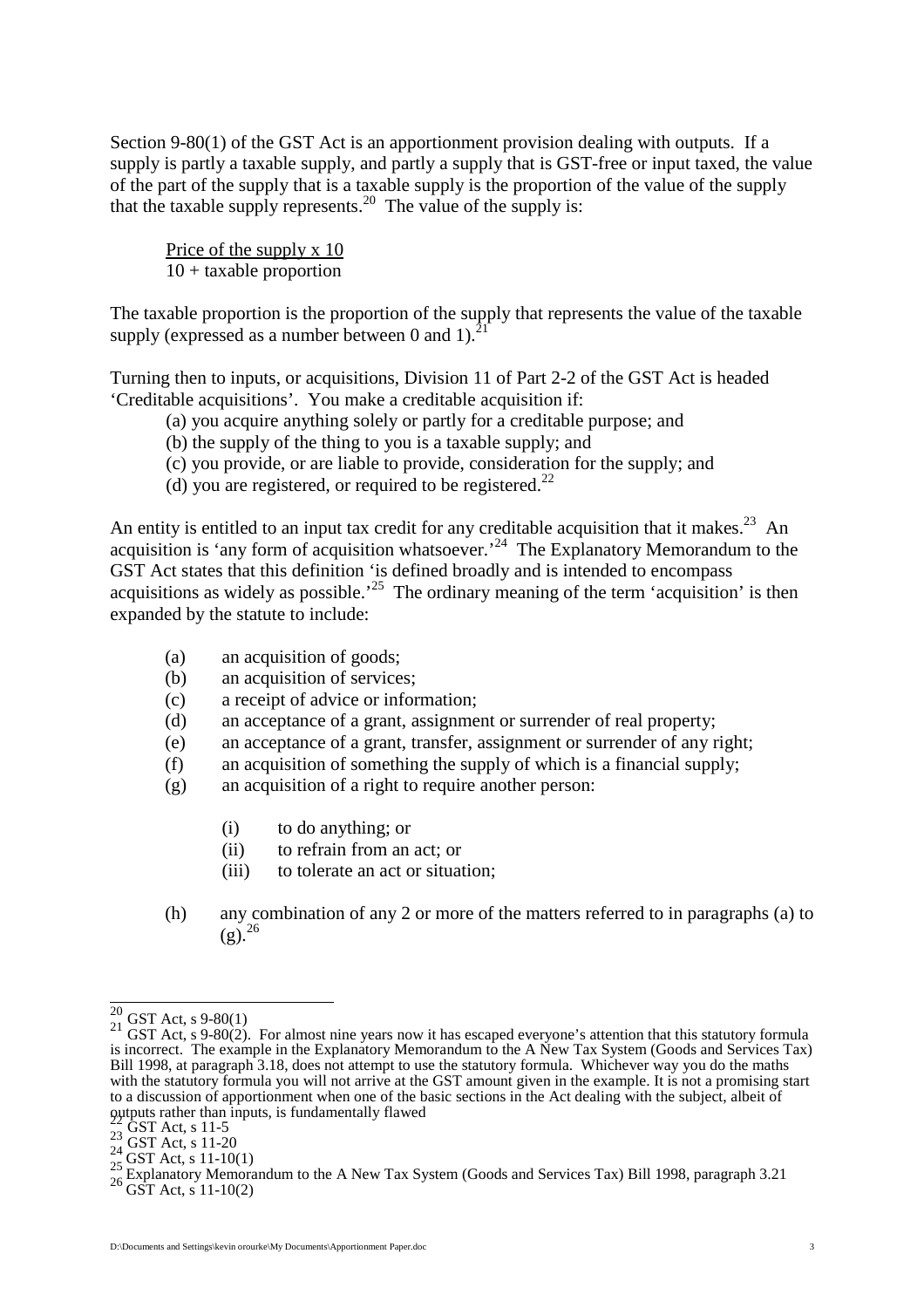Conversely, 'an acquisition does not include an acquisition of money unless the money is provided as consideration for a supply that is a supply of money.<sup>[27](#page-3-0)</sup>

You acquire a thing for a creditable purpose 'to the extent that you acquire it in carrying on your enterprise.'[28](#page-3-1) Lindgren J in *AXA Asia Pacific Holdings Ltd v Commissioner of Taxation*, [29](#page-3-2) described this provision as 'very broad', and observed that 'it is not necessary that there be an actual "on-supply" by the acquirer.<sup>[30](#page-3-3)</sup> Of importance for financial suppliers is whether their acquisitions have been acquired solely or partly for a creditable purpose.<sup>[31](#page-3-4)</sup> You do not acquire the thing for a creditable purpose 'to the extent that:

(a) the acquisition relates to making supplies that would be input taxed; or

(b) the acquisition is of a private or domestic nature.<sup>[32](#page-3-5)</sup>

The critical issue is in paragraph (a) – does the acquisition relate to making supplies that would be input taxed? Lindgren J rightly described this paragraph as a 'blocking provision'.<sup>[33](#page-3-6)</sup>

An acquisition is not treated as relating to making supplies that would be input taxed to the extent that the supply is made through an enterprise, or a part of an enterprise, that is carried on outside Australia.[34](#page-3-7) Further, an acquisition is not treated as relating to making supplies that would be input taxed 'to the extent that:

(a) the acquisition relates to making a financial supply consisting of a borrowing; and

(b) the borrowing relates to you making supplies that are not input taxed.<sup>[35](#page-3-8)</sup>

The amount of the input tax credit for a creditable acquisition is an amount equal to the GST payable on the supply of the thing acquired. However, the amount of the input tax credit is reduced if the acquisition is only partly creditable.<sup>[36](#page-3-9)</sup> An acquisition is partly creditable if it is a creditable acquisition to which one or both the following apply:

(a) you make the acquisition only partly for a creditable purpose;

(b) you provide, or are liable to provide, only part of the consideration for the acquisition.[37](#page-3-10)

Section 11-30(3) provides that the amount of the input tax credit on an acquisition that is partly creditable is to be calculated in accordance with the following formula:

| Full input | Extent of creditable | Extent of     |
|------------|----------------------|---------------|
| tax credit | purpose              | consideration |

A 'full input tax credit' is what would have been the amount of the input tax credit for the acquisition if it had been made solely for a creditable purpose and the claimant had provided, or had been liable to provide, all of the consideration for the acquisition.

- <span id="page-3-3"></span>
- <span id="page-3-4"></span>
- <span id="page-3-6"></span><span id="page-3-5"></span>
- 27 GST Act, s 11-10(3)<br>
28 GST Act, s 11-15(1)<br>
29 GST Act, s 11-15(1)<br>
30 [2008] FCA 1834<br>
31 [2008] FCA 1834 at [38]<br>
32 GST Act, s 11-5(2)<br>
33 [2008] FCA 1834 at [38]<br>
35 GST Act, s 11-15(3)<br>
36 GST Act, s 11-15(5)<br>
36
- <span id="page-3-8"></span><span id="page-3-7"></span>
- <span id="page-3-9"></span>

<span id="page-3-1"></span><span id="page-3-0"></span>

<span id="page-3-2"></span>

<span id="page-3-10"></span>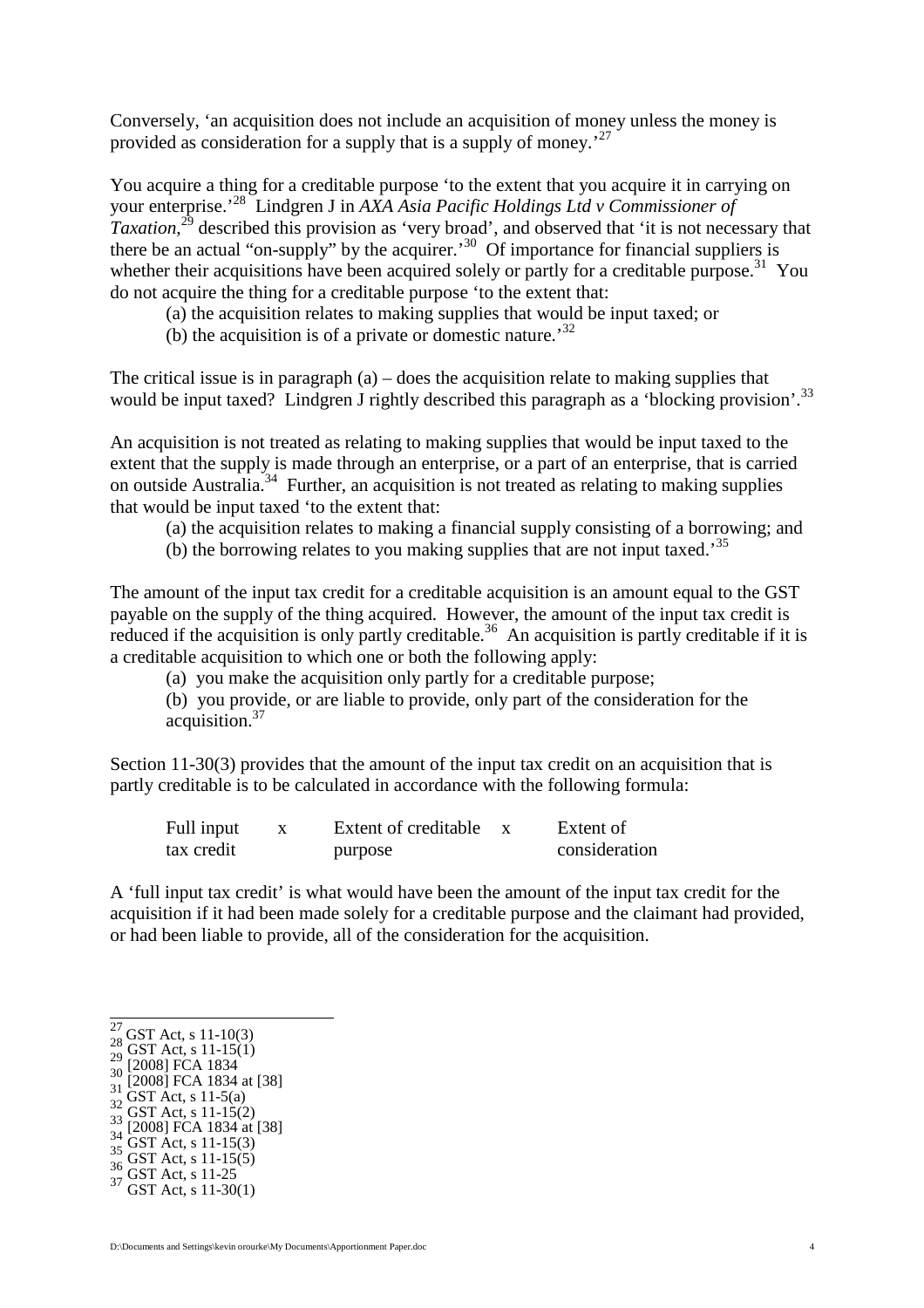The 'extent of creditable purpose' is the extent to which the creditable acquisition is for a creditable purpose, expressed as a percentage of the total purpose of the acquisition. This is a fundamental concept for the apportionment of GST paid on acquisitions related in part to the making of financial supplies.

The 'extent of consideration' is the extent to which the claimant provides, or is liable to provide, the consideration for the acquisition, expressed as a percentage of the total consideration for the acquisition.

#### **Interpretation principles**

Having considered the relevant statutory provisions, it is worthwhile pausing to discuss two principles of statutory interpretation that have particular relevance to GST.

*A practical business tax?*

Justice Hill writing extra-judicially has stated:

Unless the legislation otherwise requires, in interpreting the GST and characterising a transaction entered into for the purposes of the GST, that interpretation or that characterisation of the transaction will be adopted which produces a practical or commonsense business result that accords with business reality and is not unduly technical.[38](#page-4-0)

In *Saga Holidays Ltd v FCT*,<sup>[39](#page-4-1)</sup> Justice Stone, with whom Gyles and Young JJ agreed, stated:

The Court has tended to adopt a purposive approach to the interpretation of the GST Act, rejecting strict grammatical analyses in favour of a consideration not only of the syntax but also of 'the policy and the surrounding legislative context' of the relevant provision; *HP Mercantile Pty Ltd v FCT* [2005] FCAFC 126; (2005) 143 FCR 553 at [66]. Consideration of these aspects of the GST Act has lead to the tax being described as 'a practical business tax'; *Sterling Guardian Pty Ltd v FCT* [2005] FCA 1166; (2005) 220 ALR 550 at [39].

The description is appropriate because it draws attention to two related aspects of the tax. The fact that liability to pay the tax is imposed at various stages of the supply chain means that it is a tax on business but, importantly, one that is designed, where practicable, to quarantine business from the ultimate burden of the tax. This and other aspects of the tax legitimately form part of the context in which the language of the Act is interpreted and explains, at least in part, why the description 'a practical business tax' seems to be appropriate. This does not mean, however, that there is some special canon of construction that should be applied when interpreting the GST Act. The purposive approach to interpretation, of its nature, takes account of the context of the Act and the phrase 'a practical business tax' is a reference to that context $\ldots^{40}$ 

<span id="page-4-0"></span><sup>&</sup>lt;sup>38</sup> D G Hill, *Some thoughts on the principles applicable to the interpretation of the GST*, (2003) 6 Journal of Australian Taxation 25

<span id="page-4-2"></span>

<span id="page-4-1"></span>Australian Taxation 25 <sup>39</sup> [2006] FCAFC 191 <sup>40</sup> [2006] FCAFC 191 at [29]-[30]; see also R Olding, *'GST is a practical business tax' – 'spin and rhetoric' or an inconvenient truth?*, (2009) 9 AGSTJ 1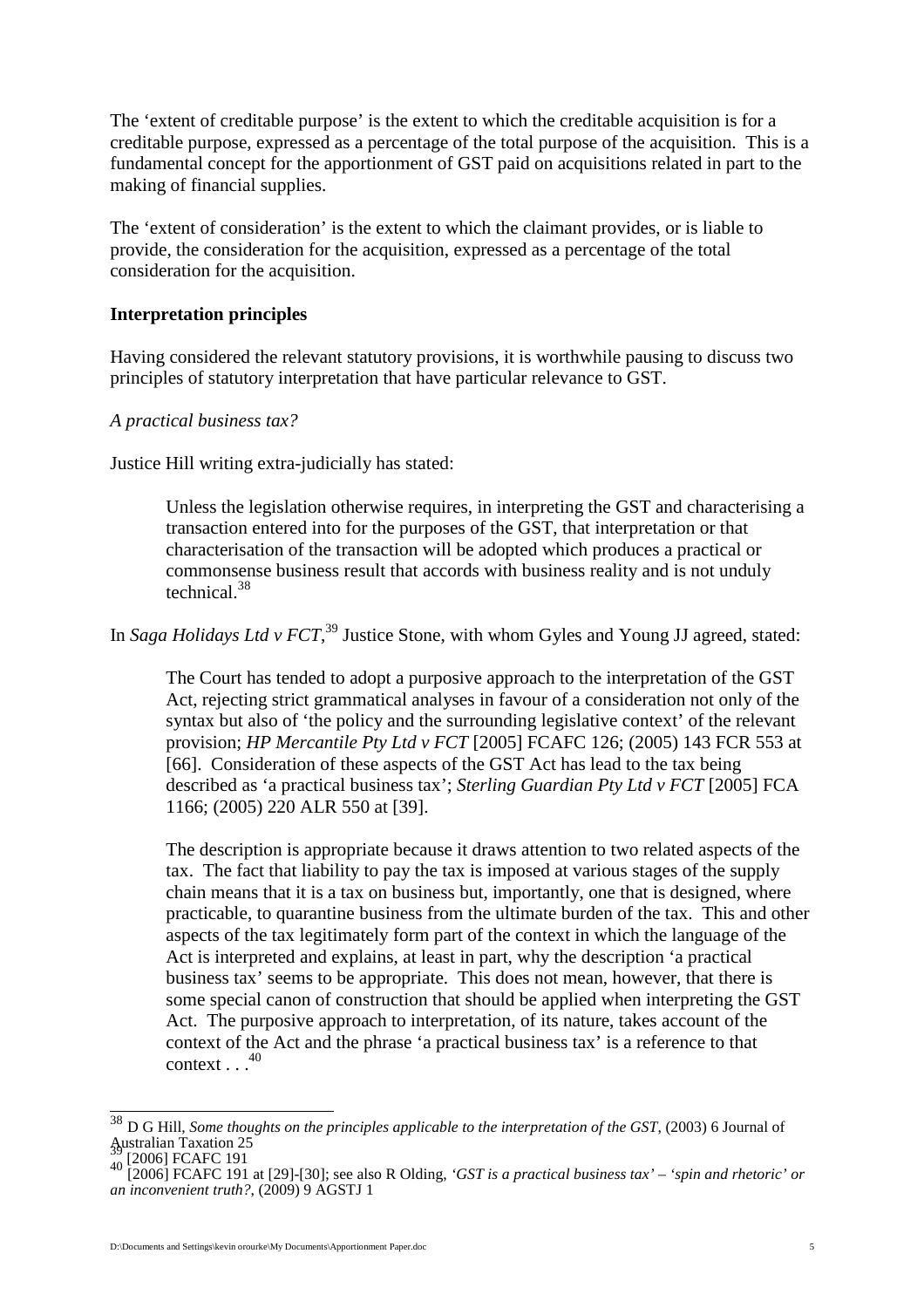One aspect of the application of GST to financial supplies that can be drawn from the legislation itself is that such supplies are difficult to value. Apportionment methodologies which rely on valuing financial supplies need to be approached with that difficulty in mind. In that sense a methodology 'which produces a practical or commonsense business result that accords with business reality and is not unduly technical' is highly desirable.

## *The Act takes transactions as it finds them*

In*Magna Alloys & Research Pty Ltd v FC of*  $T^{41}$ , Deane and Fisher JJ stated, in the context of the general deduction provision in section 51(1) of the *Income Tax Assessment Act* 1936:

It is no part of the function of the Act or of those who administer it to dictate to taxpayers in what business they shall engage or how to run their business profitably or economically. 'The Act must operate upon the result of a taxpayer's activities as it finds them'(per Williams J. in *Tweddle v FC of T* (1942) 7 ATD 186 at 190; see also *Ronpibon Tin NL and Tongkah Compound NL v FC of T* 78 CLR at 56-7; *Cecil Bros Pty Ltd v FC of T* (1962-1964) 111 CLR 430 at 434, 441; *Commissioner of Inland Revenue v Europa Oil (NZ) Ltd* (No 1) [1971] AC 760 at 772; *FC of T v South Australian Battery Makers Pty Ltd* (1978) 140 CLR 645 at 653-4).[42](#page-5-1)

The principle that the Act takes transactions as it finds them is of great importance in the application of the GST law, which most often taxes transactions in the guise of supplies.

#### **What is GST and why are financial supplies treated differently?**

The Explanatory Memorandum to the GST Act makes plain that, 'broadly speaking, the GST is a tax on private consumption in Australia,' and that 'the GST taxes the consumption of most goods, services and anything else in Australia, including things that are imported'.<sup>[43](#page-5-2)</sup>

The taxing of private consumption in Australia is generally achieved by:

- imposing tax on supplies made by entities registered for GST; but
- allowing those entities to offset the GST they are liable to pay on supplies they make against input tax credits for the GST that was included in the price they paid for their business inputs.

In this way GST is effectively a tax on 'final' private consumption in Australia, and is imposed on a registered supplier in respect of a supply made to a recipient. The general scheme of the Australian GST has been described by Hill J in *ACP Publishing Pty Ltd v Commissioner of Taxation*:

The GST is, in essence, the tax known in most countries as value added tax, a name which, perhaps, best describes the essence of the tax. The characteristics of a value added tax were aptly described by the European Court of Justice in *Dansk Denkavit ApS v Skatteministeriet* [1994] 2 CMLR 377 at 394-5 as being that it 'applies generally to transactions relating to goods or services; it is proportional to the price of those goods or services; it is charged at each stage of the production and distribution process; and

<span id="page-5-1"></span><span id="page-5-0"></span>

<span id="page-5-2"></span>

<sup>&</sup>lt;sup>41</sup> (1980) 80 ATC 4542<br><sup>42</sup> (1980) 80 ATC 4542 at 4557<br>43 Explanatory Memorandum to the A New Tax System (Goods and Services Tax) Bill 1998, Executive Summary, at 6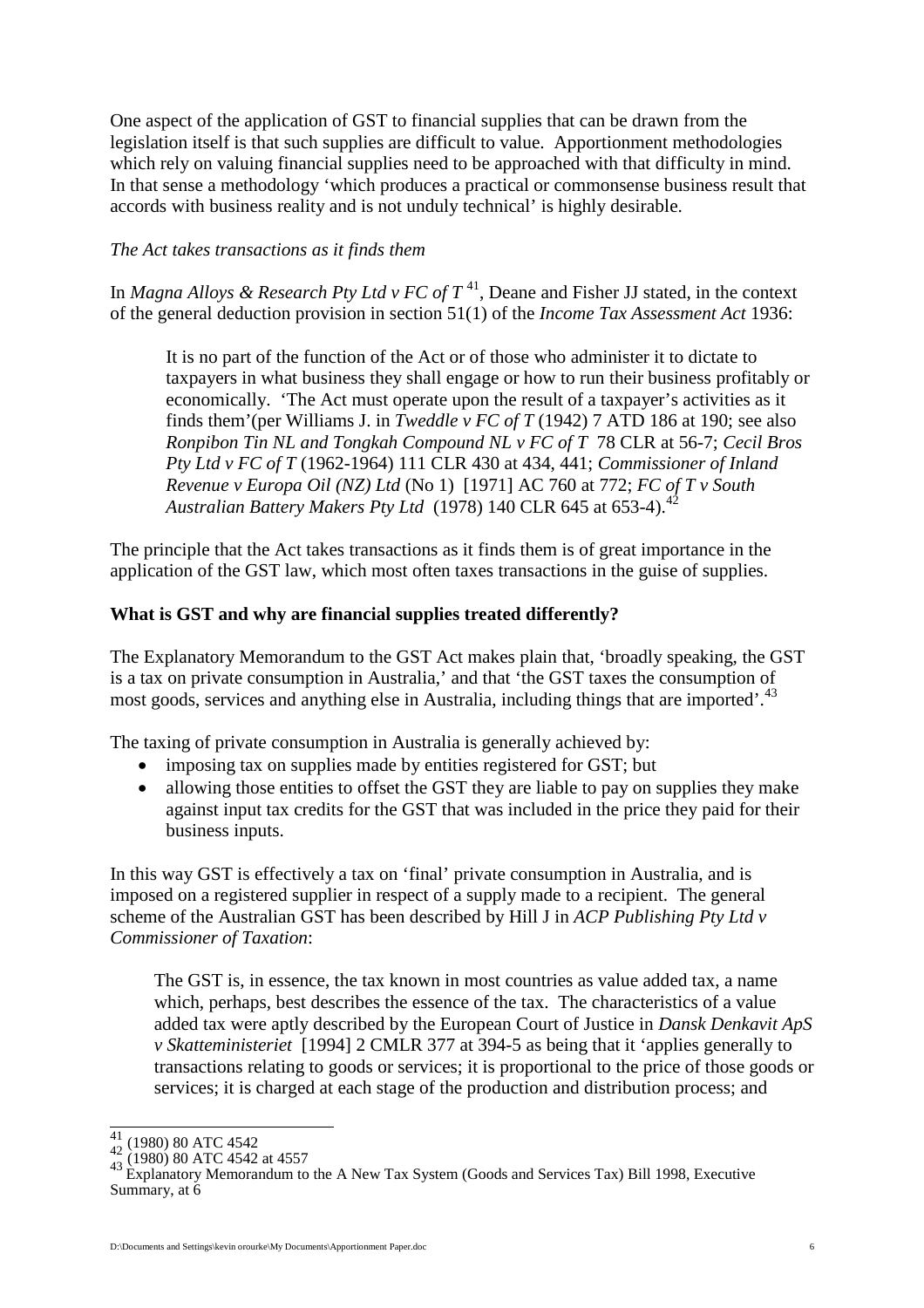finally it is imposed on the added value of goods and services, since the tax payable on a transaction is calculated after deducting the tax paid on the previous transaction.

These characteristics are displayed in the Australian legislation by the tax ('output tax') being levied, in effect, upon substantially all supplies (referred to in the GST Act as 'taxable supplies') being generally, although not exclusively, supplies of goods or services made by a registered person, or person required to be registered, for consideration . . . and the deduction referred to in *Dansk* (popularly known as an 'input tax credit') being given to a registered person, or person required to be registered, who makes a creditable acquisition, as that expression is defined.<sup>[44](#page-6-0)</sup>

In *HP Mercantile Pty Limited v Commissioner of Taxation[45](#page-6-1)*, his Honour (with whom Stone J and Allsop J agreed) elaborated as follows:

The genius of a system of value added taxation, of which the GST is an example, is that while tax is generally payable at each stage of commercial dealings ('supplies') with goods, services or other 'things', there is allowed to an entity which acquires those goods, services or other things as a result of a taxable supply made to it, a credit for the tax borne by that entity by reference to the output tax payable as a result of the taxable supply. That credit, known as an input tax credit, will be available, generally speaking, so long as the acquirer and the supply to it (assuming it was a 'taxable supply') satisfied certain conditions, the most important of which, for present purposes, is that the acquirer make the acquisition in the course of carrying on an enterprise and thus, not as a consumer. The system of input tax credits thus ensures that while GST is a multi-stage tax, there will ordinarily be no cascading of tax. It ensures also that the tax will be payable, by each supplier in a chain, only upon the value added by that supplier.<sup>[46](#page-6-2)</sup>

But financial services do not easily fit the general scheme of the GST and are subject instead to an input taxing regime. The rationale for doing so was set out in the Explanatory Statement to the GST Regulations:

The fundamental reason for input taxing financial services is that it is difficult to value most financial services as they are often charged by way of a margin. Where supplies areinput taxed, it is not necessary to value the service  $\ldots$ <sup>47</sup>

As we shall see later in this paper, an irony for the most common of apportionment methodologies, being the revenue method, is that it becomes necessary to value the very same financial supplies that are input taxed for the reason they are difficult to value.

Returning to *HP Mercantile Pty Limited v Commissioner of Taxation[48](#page-6-4)*, Hill J described how the scheme of GST applies to financial supplies:

In terms of GST theory, it is generally accepted that there are certain kinds of activities where the basic system of output tax on supplies and input tax credits on acquisitions will not lead to taxation on the value added by each supplier in the chain. The most

<span id="page-6-0"></span>

<span id="page-6-2"></span><span id="page-6-1"></span>

<span id="page-6-3"></span>

<sup>44 [2005]</sup> FCAFC 57 at [2]-[3]<br>
45 [2005] FCAFC 126<br>
47 [2005] FCAFC 126 at [13]<br>
48 Explanatory Statement to the GST Regulations, Attachment E, at 2<br>
[2005] FCAFC 126

<span id="page-6-4"></span>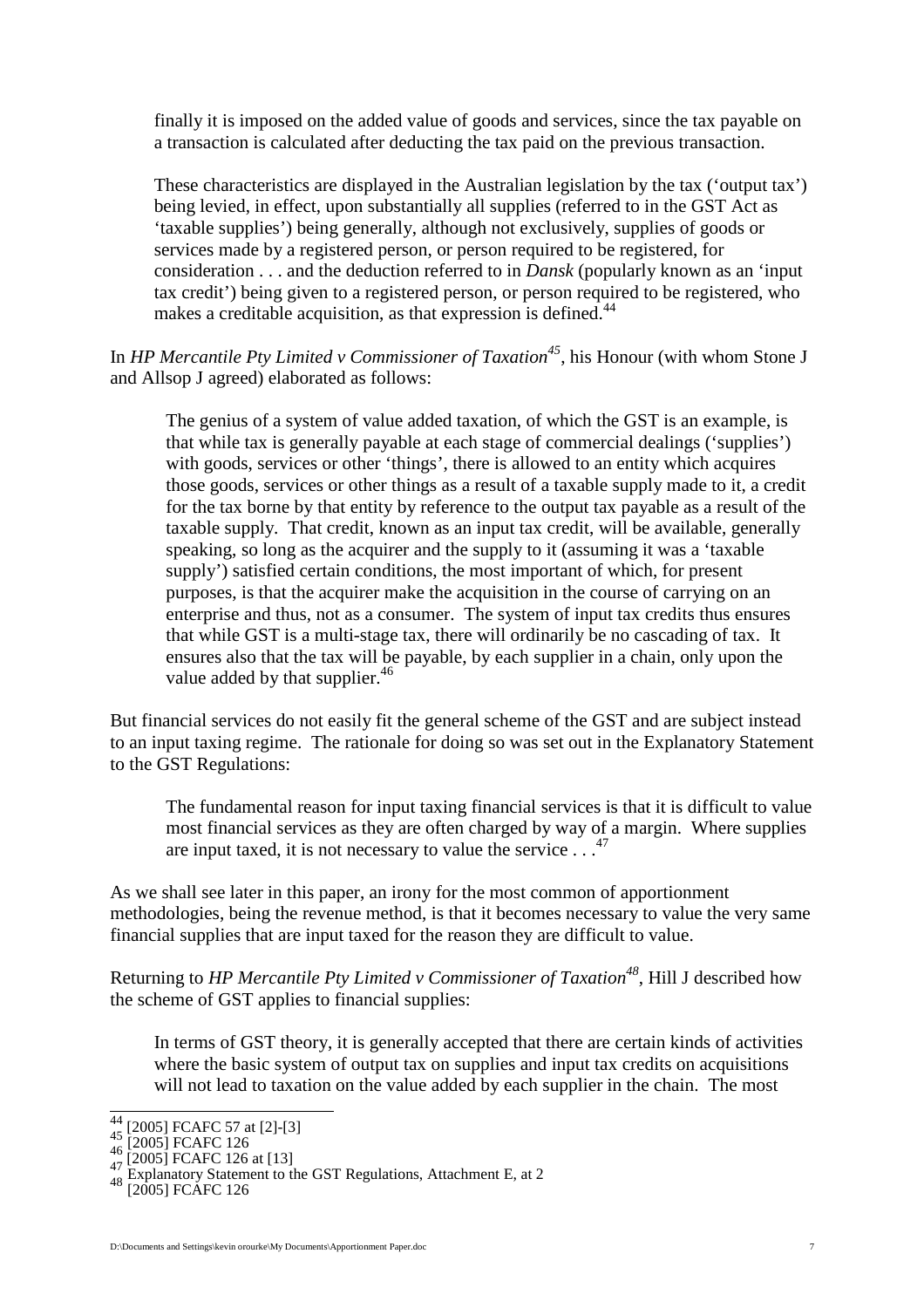important example is said to be financial transactions of financial institutions such as, but not confined to, banks, because they constantly borrow and lend and turn over money in a way that amounts, such as interest charged, will not represent the real value added by the financial institutions. Indeed, as the explanatory memorandum distributed with the bill which, as amended, later became the GST Act says in Chapter 1 [5.140]: '…there is no readily agreed identifiable value for supplies consumed by customers of financial services'. In such a case, it is the margin or imputed margin that is the real economic subject of the supply. There are other examples where this may be the case, one of which is the leasing of, or other dealings with, residential property (not being new residential property).

By way of what may be seen as a compromise for the difficulties of applying the normal system of value added taxation to financial supplies and other difficult cases, value added taxation design has created a form of supply which is referred to in Australia as an input taxed supply but which, in international value added tax parlance, is referred to as an 'exempt' supply. An input taxed or exempt supply (and financial supplies made by financial institutions will be the main example) will not, generally speaking, attract output tax, but the entity which makes financial supplies will, likewise, not obtain an input tax credit for the tax payable on acquisitions it makes in the course of its enterprise of making input taxed supplies.<sup>[49](#page-7-0)</sup>

His Honour continued:

If it be necessary here to state a general policy for the application of GST to enterprises making input taxed supplies, it would be that, to the extent that an entity carries on an enterprise that consists of making input taxed supplies, it will bear the GST on acquisitions without an input tax credit so that its pricing of outputs, if any are made, will take into account, commercially, all GST it will be required to bear on its inputs. $50$ 

Professor Burns from the University of Sydney explains in the following terms why it is too difficult to identify the value added by financial supplies in a particular transaction:

The difficulty for lenders and borrowers is finding each other. This is the role of a financial institution, which provides intermediation services to lenders (i.e., those that have funds to lend who need to find borrowers) and borrowers (i.e., those who want to borrow funds who need to find lenders). Essentially, the intermediation service involves bringing borrowers and lenders together through deposit taking and lending. However, unlike with most agency services/intermediation services, the financial institution may not charge an explicit fee for the services provided. Instead, the fee may be embedded in the interest rate spread (i.e., the interest rate paid to depositors with the financial institution and the interest rate charged to lenders from the institution). This means that neither interest rate is the 'real' interest rate. The interest paid by borrowers is higher than the real interest rate and the interest paid to depositors is lower than the real interest rate.

There are two complications with taxing financial services under a credit-invoice VAT. First, it is difficult to identify the part of the interest rate spread that represents

<span id="page-7-1"></span><span id="page-7-0"></span>

<sup>49</sup> [2005] FCAFC 126 at [16]-[17] <sup>50</sup> [2005] FCAFC 126 at [50]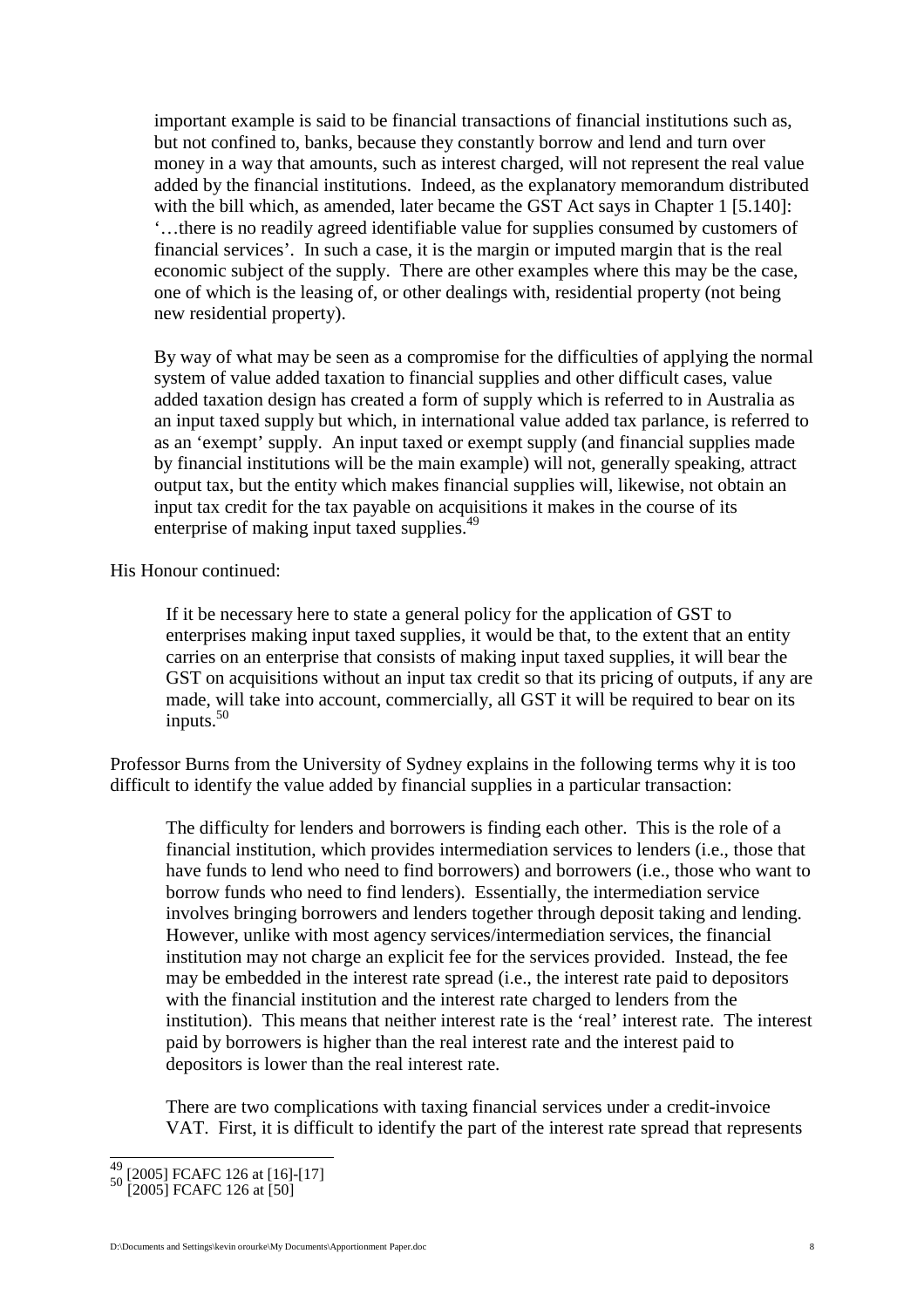the collective fee charged for the intermediation services provided. Secondly, even if the collective fee for the intermediation services could be isolated, the services are being provided to two customers of the financial institution – depositors and borrowers – and, therefore, the fee must be allocated between those services.<sup>[51](#page-8-0)</sup>

This difficulty has been recognised in international VAT jurisprudence. In *The* Commissioners of Customs and Excise v First National Bank of Chicago,<sup>[52](#page-8-1)</sup> the European Court of Justice considered the meaning of Article 11A(1)(a) of the Sixth Directive (then in force) in relation to the deduction of input tax on certain foreign exchange transactions. Article  $11A(1)(a)$  stated, relevantly, that 'the taxable amount shall be ... everything which constitutes the consideration . . .'

The Bank submitted that the consideration was everything which was received in the course of foreign exchange transactions, that is to say the turnover representing the total value of the currencies supplied in the course of foreign exchange transactions. This submission was rejected by the Court, which made the following observation:

Determining the consideration therefore comes down to determining what the Bank receives for foreign exchange transactions, that is to say *the remuneration* on foreign exchangetransactions *which it can actually take for itself* [.](#page-8-2) . .<sup>53</sup> (emphasis added)

The Court went on to say:

. . . The Bank carries out a large number of transactions relating to different amounts and involving different currencies, the rates of which are in constant fluctuation. A trader cannot normally foresee, when concluding one particular transaction, at what moment and at what price he may subsequently effect one of more transactions enabling him to eliminate or fix, at a specific amount, the risk of a change in rate to which he is exposed following the first transaction.

So, the consideration, that is to say the amount which the Bank can actually apply to its own use, must be regarded as consisting of the net result of its transactions over a givenperiod of time. $54$ 

In *MBNA Europe Bank Ltd v The Commissioners of HM Revenue and Customs*, [55](#page-8-4) it was common ground between the parties, and accepted by Briggs J, that when a bank lends money to a customer, the bank makes a supply of credit (that is, the use of the money lent) rather than a supply of the money itself. The consideration is therefore the interest (and any relevant charges) payable by the borrower, rather than the aggregate of the interest, the charges and the value of the promise to repay the principal.

## **Apportionment – the Australian Cases**

A critical concept for financial suppliers under section 11-15(2) of the GST Act is that they do not acquire a thing for a creditable purpose, relevantly, '*to the extent that* . . . the acquisition

<span id="page-8-0"></span><sup>51</sup> Lee Burns, *Consumption Taxation of Supplies of Financial Services in the Asia Pacific Region*, Fifth Annual

<span id="page-8-2"></span>

<span id="page-8-3"></span>

<span id="page-8-1"></span>Assia Tax Forum, New Delhi, May 11-13<br>
52 [1998] EUECJ C-172/96<br>
53 [1998] EUECJ C-172/96 at [44]<br>
54 [1998] EUECJ C-172/96 at [46]-[47]<br>
55 [2006] EWHC 2326 (Ch)

<span id="page-8-4"></span>

D:\Documents and Settings\kevin orourke\My Documents\Apportionment Paper.doc 9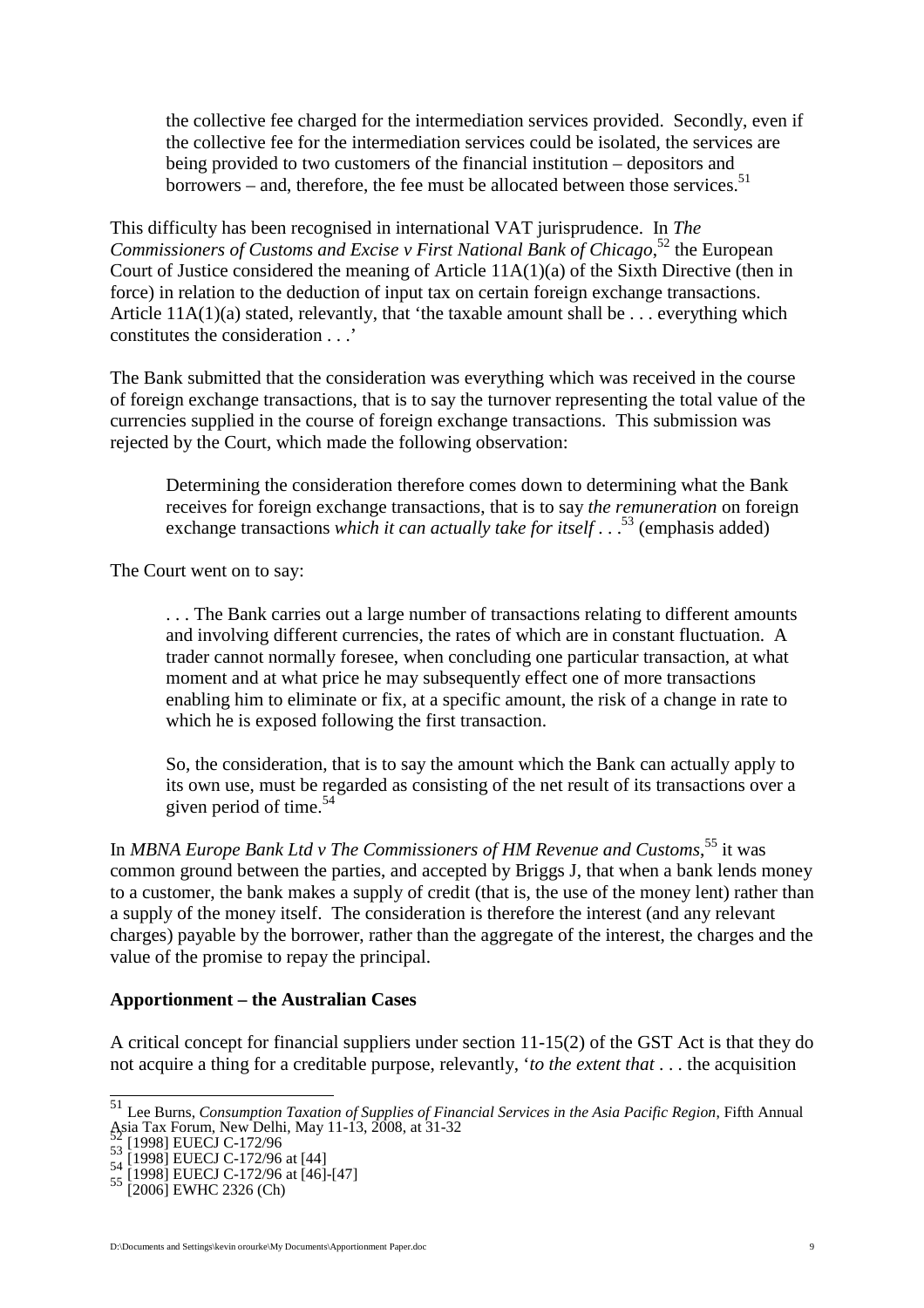relates to making supplies that would be input taxed'. (emphasis added) The phrase 'to the extent that' is suggestive of an apportionment and is a direct descendant of the phrase 'to the extent to which' found in former section 51(1) of the *Income Tax Assessment Act 1936 (Cth)*, which was the general deduction provision. The decision of the High Court in *Ronpibon Tin NL & Tongkah Compound NL v Federal Commissioner of Taxation*<sup>[56](#page-9-0)</sup> is undoubtedly the leading authority on apportionment in a taxation context and, in particular, in relation to section  $51(1)$ .

# *Ronpibon Tin*

Ronpibon Tin owned and worked a tin mine in Siam (now Myanmar) under leases from the Siamese Government. Tongkah Compound owned and worked a tin mine in Malaya and held shares in other companies which owned and worked tin mines at the same place. Each company had derived substantial revenues from tin mining but the revenues formed no part of their assessable income as it was exempt from income tax.

After the Japanese obtained control of Siam and Malaya the companies were cut off from all access to their workings. The mining manager and assistant mining manager of Ronpibon Tin were interned, but the wife of one and the wife and children of the other had been sent to Australia where the company continued to pay for their support.

The last year of income in which each company received income from tin mining was the year ended 30 June 1942 for Ronpibon Tin and the year ended 30 September 1942 for Tongkah Compound. In assessing the respective companies to income tax upon the income derived during successive income years up to that time, the Commissioner had necessarily to deal with the question to what extent the outgoings incurred by the companies in Australia were referable to the mining operations in Siam or Malaya and to what extent they were referable to the derivation of income from other sources. The other sources of income consisted only in interest on money invested in either Treasury Bonds or upon fixed deposit. The dividends Tongkah Compound received from the shares of other tin mining companies were also treated as exempt income.

Each company incurred expenditure in the central administration of the affairs of the companies. There were directors' fees, management expenses, the cost of cables, postages, stationery, audit fees and some minor incidental expenditure.

Each company followed a practice common among mining companies of employing a legal manager at an overall annual fee in return for which he allowed the company to use his premises as its registered office and did, or caused to be done by his staff, the clerical and other work of management, charging other out-of-pocket expenses to the company.

It was evident that the principal work both of the legal manager and of the directors was concerned with mining and not investment. For example, for the year ended 30 June 1941 the receipts of Ronpibon Tin from the proceeds of tin was almost ₤100,000, while the interest from money invested was almost ₤1,000.

In dealing with the question what amount of the expenses incurred should be considered referable to the income from investments and allowed accordingly as a deduction the

<span id="page-9-0"></span><sup>56</sup> (1949) 78 CLR 47; [1949] HCA 15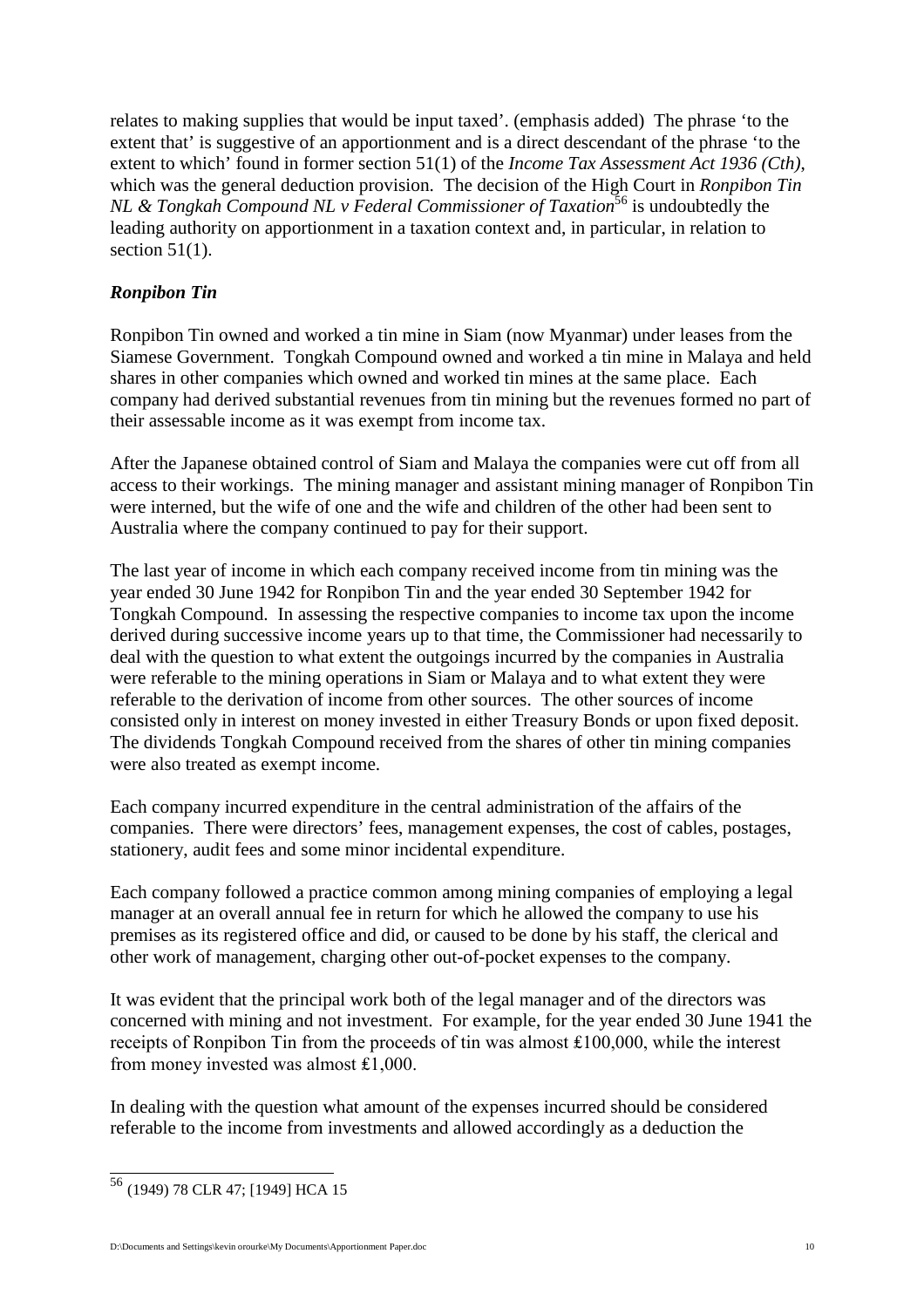Commissioner took a short cut. He allowed as a deduction an amount equal to 2.5% of the income from investments. This followed a method which apparently he found convenient to employ in cases where it was necessary to apportion to income from investments part of the general expenses incurred by a company which had some other main purpose.

Neither of the appellant companies objected to this method of distributing their expenses between their exempt income and their assessable income. But in the accounting periods following those on foot at the time of the entry of Japan into the war, the Commissioner applied the same method of ascertaining how much of the expenditure incurred in administering the affairs of the companies was referable to the assessable income. He did this notwithstanding that in these accounting periods the companies were conducting no mining operations in Malaya and Siam.

The Commissioner considered that, for whatever purpose the administrative structure of each company was maintained, no greater part of the expenditure it entailed could be treated as incurred in the course of holding and superintending the investments and receiving the interest income. It could not matter whether the administrative structure established for the main purpose of winning tin in Malaya or Siam was maintained for that purpose, as it was in prior accounting periods, or for the purpose of awaiting in a state of preparedness the ultimate restoration of the companies' undertakings and in the meantime dealing with questions growing out of the past or present situation or for any other purpose. It would still remain true, so the Commissioner appeared to have considered, that only a small part of the total expenditure could be referable to the gaining of assessable income from investments.

The companies challenged the Commissioner's view and claimed that the whole of the office expenses should be allowed as a deduction from the assessable income from investments.

In the year ended 30 June 1944, Ronpibon Tin derived ₤1,374 as interest from government loans and £459 as interest from fixed deposits, making in all £1,833. It had no other income.

On the expenditure side, the company paid ₤450 as the fee or salary for management. It paid ₤200 in directors' fees, while the expenditure on cables, postages, stationery, audit fees and travelling and general expenses amounted to ₤136.

The expenditure on cables related to matters arising out of the production of tin in Siam. About 1938 the International Tin Committee formed a pool of tin stocks as a cushion or buffer to control the effects of an under or over supply of tin. The pool was called the 'Buffer Stock Scheme,' and it was this scheme and the disposal of tin in the pool which occasioned the cables. The expenditure in travelling arose from the fact that one of the directors journeyed to meetings from another State. The last item on the expenditure side consisted in allotments to the dependants of the mine manager and assistant mine manager who had been interned in Siam. This amount was ₤420. The total of these items of expenditure was ₤1,206, which formed the deduction claimed by Ronpibon Tin.

The work done in the management of the company covered the registration of transfers of shares, in which there was some movement, and the interviewing of the many shareholders about the prospects of the company, particularly with reference to its Siamese assets. The directors had caused some investigation to be made of possible mining enterprises in Australia. During the accounting period in question, however, only one such prospective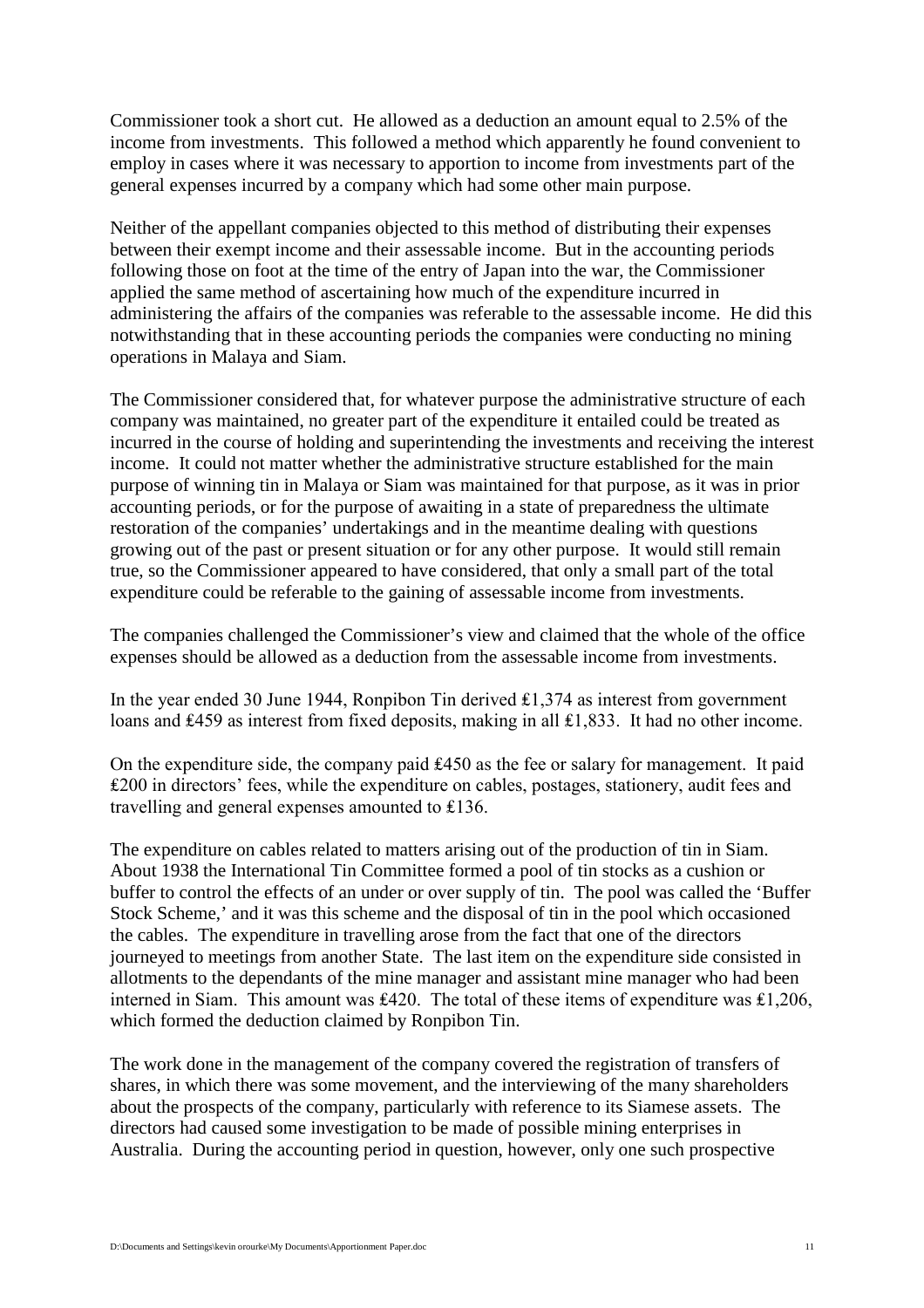venture was looked into and that was done by or through one of the directors who had formerly been the company's consulting engineer. He acted in his capacity of director.

The case of Tongkah Compound was of the same nature but there were differences in the precise facts. In that company there was no attempt to look for other ventures. The expenditure included no items for allotments or sustenance of the mining staff or any of their dependants. On the other hand the receipts of the company for the year ended 30 September 1943 included a sum of ₤4,999 paid from 'The Buffer Stock Scheme' as the company's share of the proceeds of realising the stock held. The interest of the company in the Pool had stood in the balance sheet at ₤1,081 and the difference was taken into the profit and loss account at  $\text{\pounds}3.913$  (sic). In assessing the company the Commissioner appeared to have treated this income as exempt income. The company derived ₤2,809 from government loans and fixed deposits. It expended ₤300 in directors' fees and ₤590 in meeting the manager's salary, audit fees, postages, printing, stationery and advertising. It sought to deduct from the assessable income consisting of the interest the total of these two amounts, namely ₤890.

The Chief Justice submitted for the opinion of the Full Court (comprising Latham CJ, Rich, Dixon, McTiernan and Webb JJ) the question, in each case, whether in point of law he was at liberty to find that in assessing the taxpayer to income tax in respect of income derived during the accounting period the Commissioner acted rightly in disallowing in whole or in any and what part the deduction claimed.

The answer to the question depended primarily on the construction of section 51(1) of the *Income Tax Assessment Act* 1936, which was the general provision dealing with allowable deductions from assessable income: 'All losses and outgoings *to the extent to which* they are incurred in gaining or producing the assessable income, or are necessarily incurred in carrying on a business, for the purpose of gaining or producing such income, shall be allowable deductions except *to the extent to which* they are losses or outgoings of capital, or of a capital, private or domestic nature, or are incurred in relation to the gaining or production of exempt income.' (emphasis added)

In the end, the order made by the Full Court stated, in part: '... the learned judge should decide as a matter of fact what part or proportion of the . . . expenses was fairly and properly attributable to gaining the assessable income.'

The reasoning in the High Court sheds some light on the principles to be applied.

The High Court first undertook the task of properly characterising the receipts (or outputs) as either assessable income or exempt income, and outlays (or inputs) as either an allowable deduction, or in the nature of capital, or private or domestic.<sup>[57](#page-11-0)</sup> According to the High Court, nearly all the activities of the companies were a concern of capital. Communications and business transacted with reference to the Buffer Stock Scheme could be put aside as a matter concerning exempt income. The only assessable income was interest upon investments.<sup>[58](#page-11-1)</sup>

The Court then went on to examine two kinds of items of expenditure that required apportionment. One kind consisted in undivided items of expenditure in respect of things or

<span id="page-11-0"></span><sup>57</sup> This is similar to the approach taken by Briggs J in *MBNA Europe Bank Ltd v The Commissioners of HM Revenue and Customs* [2006] EWHC 2326 (Ch) at [5], and by Lindgren J in *AXA Asia Pacific Holdings Ltd v Commissioner of Taxation* [2008] FCA 1834<br><sup>58</sup> [1949] HCA 15 at [15]-[16]

<span id="page-11-1"></span>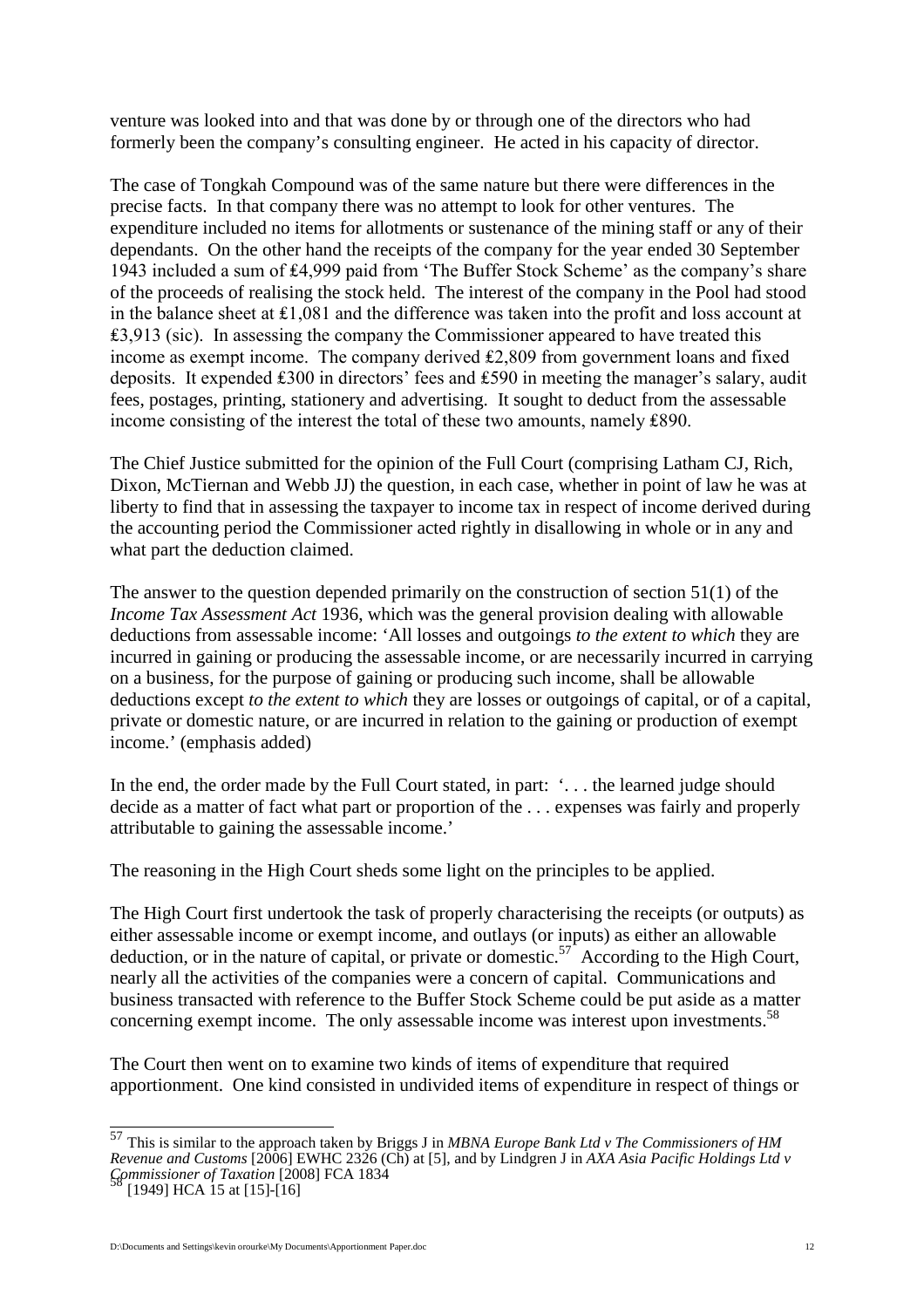services of which distinct and severable parts were devoted to gaining or producing assessable income and distinct and severable parts to some other cause. In such cases it may be possible to divide the expenditure in accordance with the applications which have been made of the things or services.<sup>[59](#page-12-0)</sup> For example, the payments to the dependants of staff were clearly not allowable, nor were costs incurred in cables and other expenses relating to the buffer stock scheme. $60$ 

The other kind of expenditure requiring apportionment is a single outlay or charge which serves two objects indifferently, of which Directors' fees is an example. In this case 'there must be some fair and reasonable assessment of the extent of the relation of the outlay to assessable income. It is an indiscriminate sum apportionable, but hardly capable of arithmetical or rateable division because it is common to both objects.<sup> $61$ </sup> Elsewhere in the judgment, it is said that the apportionment must be 'just'<sup>[62](#page-12-3)</sup>, while the order made by the Court used the language of 'fairly and properly attributable'.

According to the Court, the question of what expenditure is incurred in gaining or producing assessable income is a question of fact and in the case of outlays which serve two objects indifferently, the result must depend in an even greater degree upon a finding by the tribunal of fact<sup>[63](#page-12-4)</sup>

## *HP Mercantile*

In *HP Mercantile Pty Limited v Commissioner of Taxation[64](#page-12-5)*, Hill J (with whom Stone J and Allsop J agreed) made the following observations relevant to apportioning the GST paid on acquisitions related in part to the making of financial supplies:

It is, perhaps, not unremarkable that s 11-15 of the GST Act bears, in its structure, some similarity to the general business deduction provisions of the Australian income tax law, ie s 51(1) of the *Income Tax Assessment Act* 1936 (Cth) and s 8-1 of the *Income Tax Assessment Act* 1997 (Cth). In both the GST provision and the income tax provisions, there is a need to pass first through a positive test. In the case of GST, the positive test is the requirement that the acquisition has been in whole or in part acquired in carrying on an enterprise. In the income tax context, there is the need to find that the loss or outgoing be incurred in gaining or producing assessable income, or in carrying on a business. In both cases apportionment arises where the positive test is only partly satisfied. Next, both require consideration of negative tests which exclude the allowance of a credit in the GST context or the allowance of a deduction in the income tax context. In the GST context the negative tests are those set out in s 11-15(2) of acquisitions relating to supplies that would be input taxed or acquisitions of a private or domestic nature. In the income tax context, the negative tests also involve the case where the loss or outgoing is of a private and domestic nature as well as where it is capital or of a capital nature. In both cases, a question of apportionment arises where the negative tests only partly apply.

<span id="page-12-1"></span><span id="page-12-0"></span>

<span id="page-12-2"></span>

<span id="page-12-3"></span>

<span id="page-12-5"></span><span id="page-12-4"></span>

<sup>59 [1949]</sup> HCA 15 at [18]<br>60 [1949] HCA 15 at [17]<br>61 [1949] HCA 15 at [18]<br>62 [1949] HCA 15 at [21]<br>63 [1949] HCA 15 at [18]-[19]<br>64 [2005] FCAFC 126

D:\Documents and Settings\kevin orourke\My Documents\Apportionment Paper.doc 13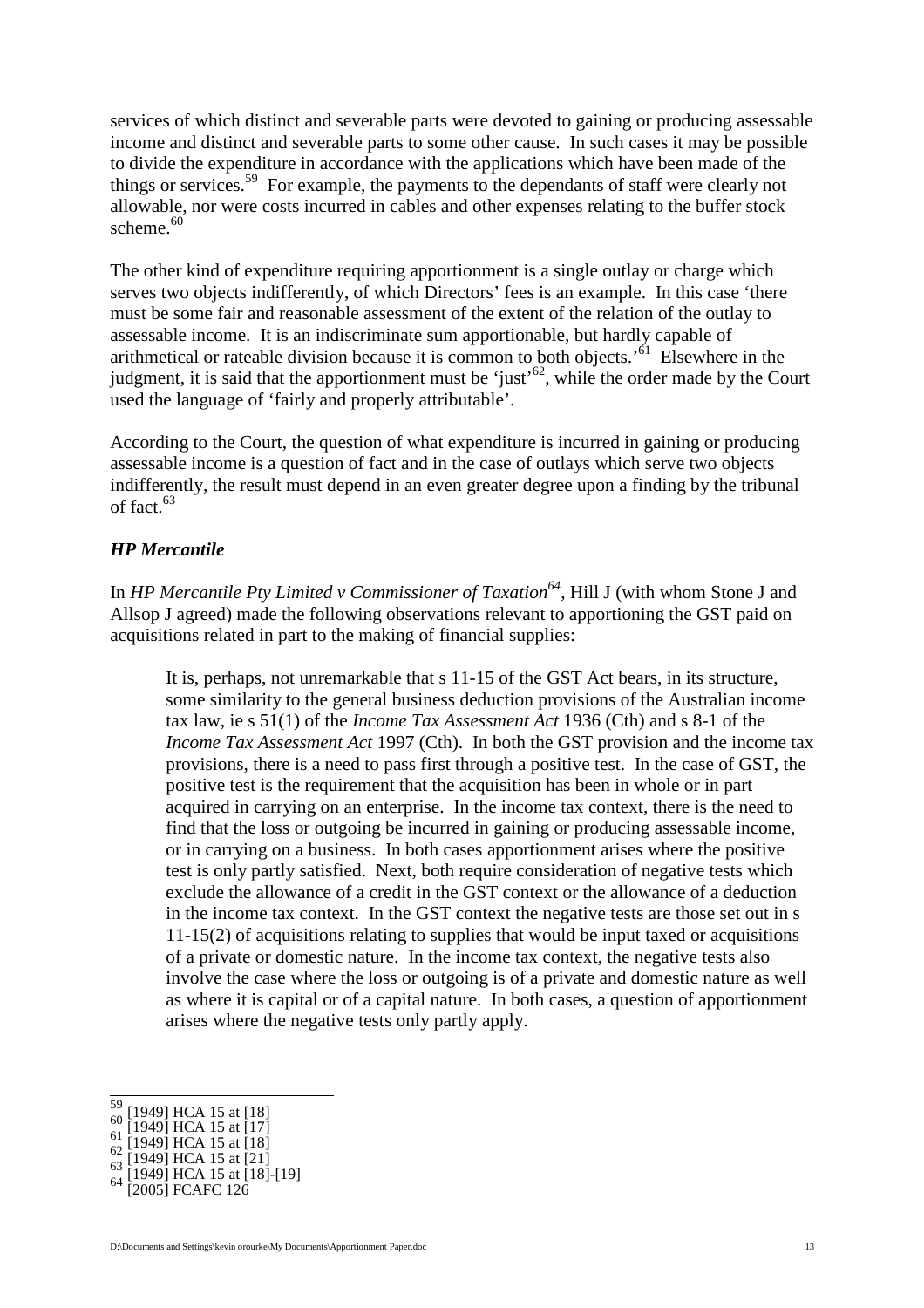[The indirect nature of the relationship between the acquisition and the making of the supplies] follows, perhaps more clearly, as well from the requirement of apportionment to be found in the words 'to the extent that' which indicate that an acquisition may relate to the making of supplies that are input taxed as well as supplies that are taxable, as would be the case with undifferentiated general overhead outgoings of an entity making both input taxed and taxable supplies (cf *Ronpibon Tin NL v Federal Commissioner of Taxation*).[65](#page-13-0)

It is therefore clear that the principles of apportionment espoused in *Ronpibon Tin* have direct application to apportionment of inputs under the GST law, a proposition with which the Commissioner readily agrees.<sup>[66](#page-13-1)</sup>

## *AXA Asia Pacific Holdings Ltd*

In *AXA Asia Pacific Holdings Ltd v Commissioner of Taxation*, [67](#page-13-2) the applicant, AXA, was the representative member of a GST group of entities that had been approved by the Commissioner. The proceedings were concerned with a member of that group, The National Mutual Life Association of Australasia Ltd (NMLA), which carried on business as an insurer with retail activities comprising both life insurance and non-life insurance business.

The issue was whether NMLA acquired certain things for a creditable purpose<sup>[68](#page-13-3)</sup> and was therefore entitled to input tax credits in respect of those things.<sup>[69](#page-13-4)</sup> This question, in turn, raised the question whether NMLA was denied input tax credits by reason of the fact that the acquisitions related to the making of supplies that would be input taxed.<sup>[70](#page-13-5)</sup>

The things acquired by NMLA had been variously described as 'general management expenses' (GME), 'general administrative expenses' and 'overheads'. Lindgren J considered these to be loose descriptions on the basis that an expense or overhead is not a thing acquired, but for convenience conformed to the parties' usage of GME.<sup>[71](#page-13-6)</sup> AXA claimed that its GME was incapable of being allocated to distinct identifiable supplies, although no evidence was specifically directed to showing this. The particular question posed, therefore, concerned the extent to which the GME of NMLA related to the making of supplies that would be input taxed.

In the course of its business activities, NMLA incurred expenses in acquiring things, some of which bore GST (such as commissions) and some of which did not (such as wages and salaries paid to NMLA's employees). Some of the expenses were identifiable as relating directly to input taxed supplies; taxable supplies; GST-free supplies; and supplies outside the scope of GST. An example of directly attributable expenses was commissions paid to independent sales agents in connection with the promotion and sale of NMLA's products. Such expenses were not in issue in the proceedings.

According to the evidence, the GME included staff salaries, staff on-costs, travel and accommodation, training and recruitment, rent, other occupancy costs, telephone, postage,

<span id="page-13-0"></span><sup>65 [2005]</sup> FCAFC 126 at [21]-[22]<br>66 GSTR 2006/3, paragraph 15<br>68 [2008] FCA 1834<br>68 GST Act, s 11-5<br>69 GST Act, s 11-20<br>70 GST Act, s 11-15<br>71 [2008] FCA 1834 at [16]

<span id="page-13-2"></span><span id="page-13-1"></span>

<span id="page-13-3"></span>

<span id="page-13-4"></span>

<span id="page-13-5"></span>

<span id="page-13-6"></span>

D:\Documents and Settings\kevin orourke\My Documents\Apportionment Paper.doc 14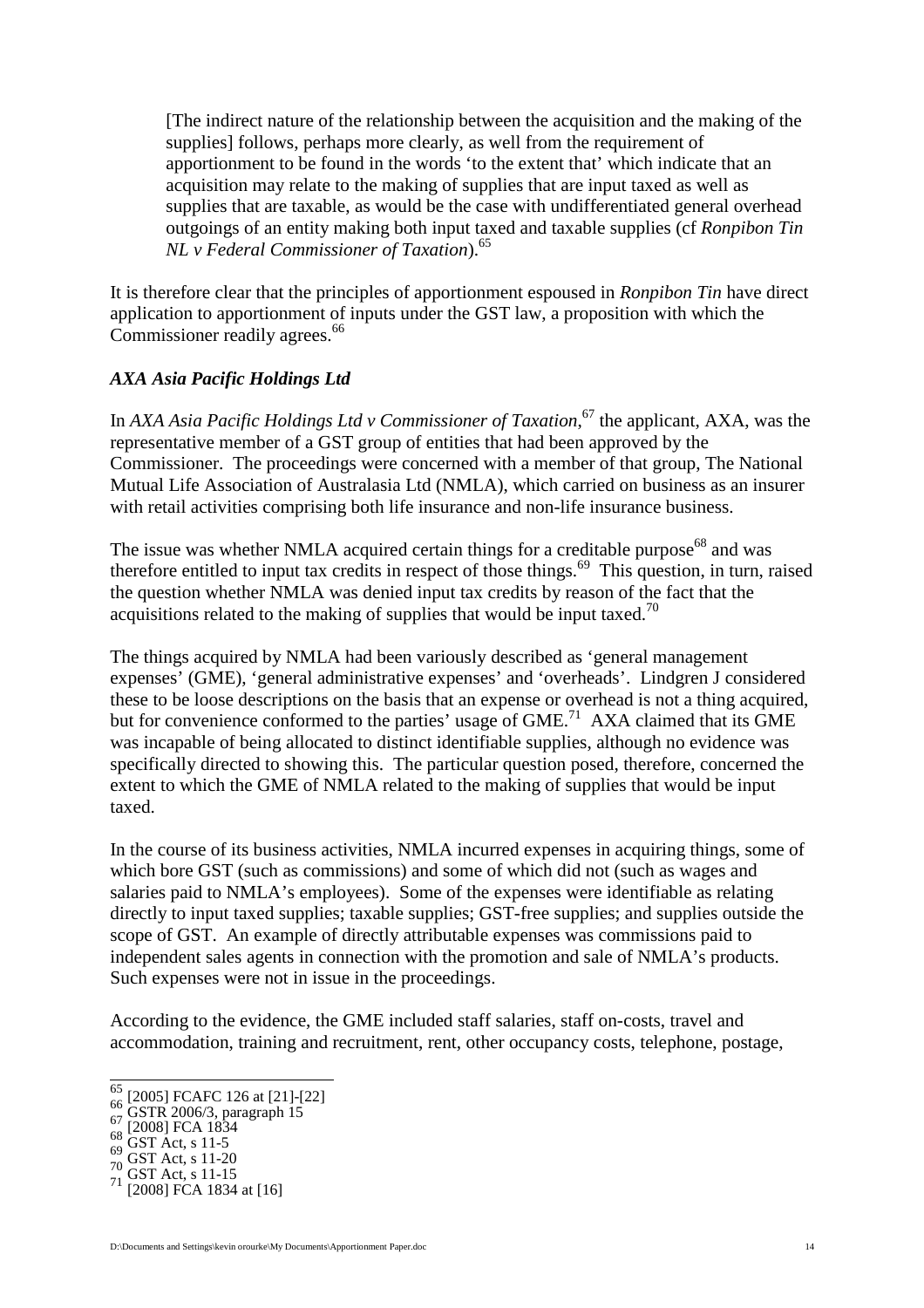advertising and audit fees, and could not be directly attributed to particular activities of NMLA.

The Commissioner contended that none of the apportionment methodologies submitted by AXA were appropriate, and that it would be necessary for the parties to approach the question of an appropriate apportionment methodology *de novo* in the light of the Court's reasons on the various questions of law addressed by it.

Lindgren J thought it appropriate to indicate that in a case of apportionment of GME under s 11-30, 'ideally the evidence would specify the nature and use made of the things acquired in some detail, the attempts made to relate them directly to supplies, and the reason why the particular methodology and proxies proposed are most likely to approximate the relatedness between acquisition of the things and the use made of them.<sup>[72](#page-14-0)</sup>

NMLA was required to prepare its financial statements in accordance with the relevant actuarial and accounting standards. A valuation standard required that NMLA apportion its expenses into defined categories of acquisition expenses, maintenance expenses and investment management expenses. The valuation standard stated that for those expenses that could not be directly allocated to particular expense categories, processes of apportionment may be called for. A note to NMLA's financial statements related to operating expenses and included data on administration expenses.

The Commissioner argued that NMLA recorded only the amount of \$33 million under investment management expenses, and that all other administrative expenses were attributed to categories related to input taxed supplies. AXA claimed that its GME relating to supplies that were not input taxed included many expenses not comprised within the \$33 million.

In Lindgren J's view, 'the question of AXA's entitlement to input tax credits for the purposes of the Act is not necessarily limited by NMLA's published financial statements, although they are evidence of an admission by NMLA. Whether particular GME are "related to" particular input taxed supplies must be determined not by one piece of evidence or evidence of one particular kind but by reference to all of the evidence before the Court.<sup>[73](#page-14-1)</sup>

His Honour was also of the view that in determining the extent that acquisitions related, directly or indirectly, to the making of any input taxed supplies, neither the subjective intention of the claimant, nor the activities of the trustees of the unit trusts, was determinative.[74](#page-14-2)

The apportionment issue was not addressed further as the matter was listed for further directionsin the light of the Court's reasons on the various rulings of law made by it.<sup>75</sup>

#### **Apportionment – the UK cases**

Some care must be taken when examining foreign authorities as a means of shedding light on an Australian statute.[76](#page-14-4) While acknowledging the differences between the UK and Australian

<span id="page-14-0"></span>

<span id="page-14-1"></span>

<span id="page-14-2"></span>

<span id="page-14-4"></span><span id="page-14-3"></span>

 $\frac{72}{73}$  [2008] FCA 1834 at [75]<br>
74 [2008] FCA 1834 at [81]<br>
74 [2008] FCA 1834 at [127]<br>
75 [2008] FCA 1834 at [127]<br>
76 No directions had been made as at the date of publication of this paper<br>
8 See generally, Edmon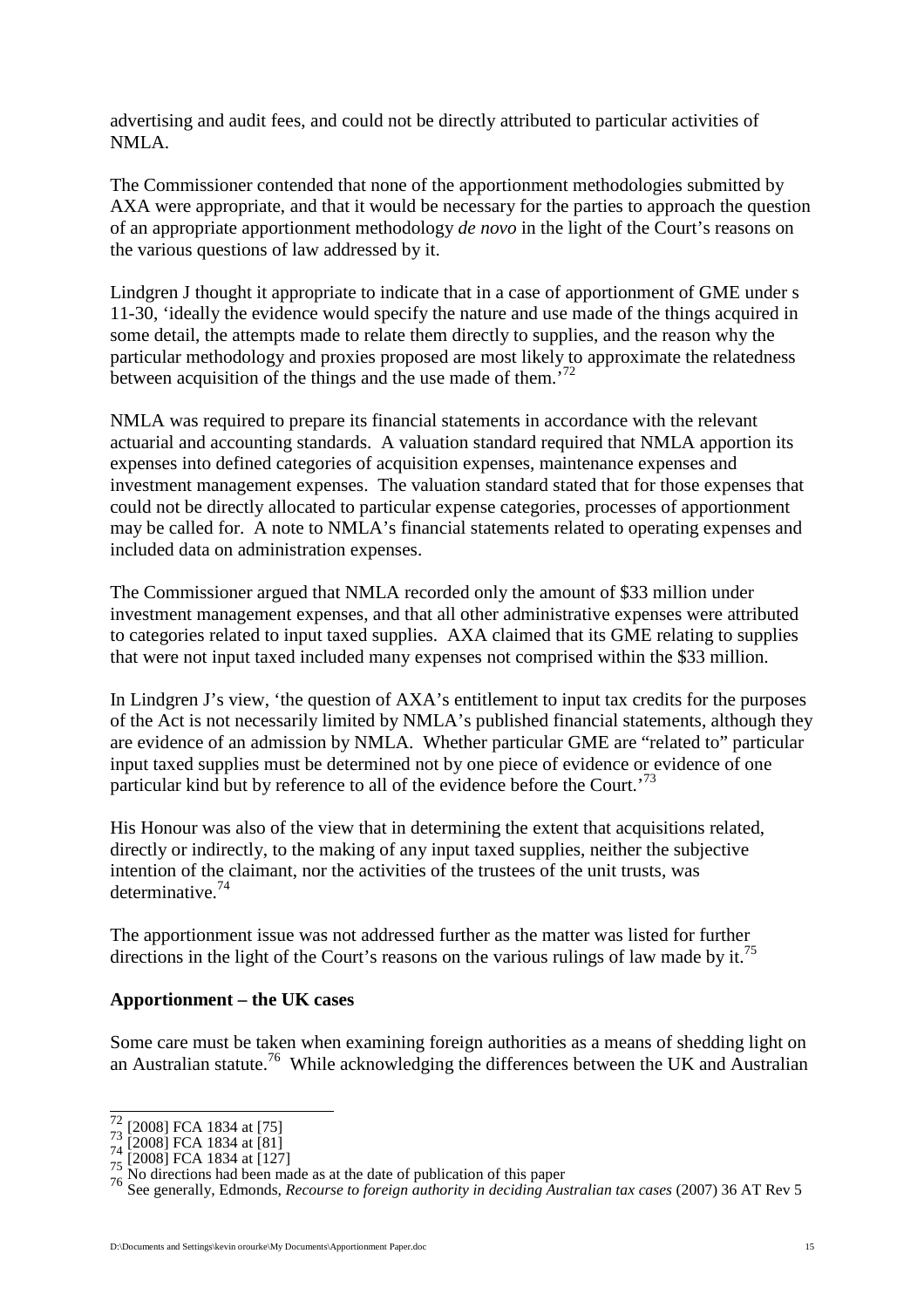taxing regimes, such as with [the](#page-15-0) European concept of 'direct and immediate link',  $\frac{77}{1}$  $\frac{77}{1}$  $\frac{77}{1}$  the justification for considering the UK cases is the touchstone of 'fair and reasonable' apportionment. As we shall see, the UK legislation provides for the making of regulations to secure a fair and reasonable attribution of input tax, so that comments on what is a fair and reasonable apportionment are of some relevance in an Australian context.

### *Lincoln Assurance Limited*

In *Lincoln Assurance Limited v HMRC*,<sup>[78](#page-15-1)</sup> the appellant appealed against a decision of Customs that, for the accounting period ending on 31 March 1999, the values of certain securities should not be included in the fraction used under the appellant's partial exemption method to determine the creditable portion of residual input tax.

Section 26(3) of the *Value Added Tax Act 1994 (UK)* provides, relevantly, that 'the Commissioners shall make regulations for securing a fair and reasonable attribution of input tax to [taxable and certain other defined] supplies . . .'

Regulation 101 of the *Value Added Tax Regulations 1995 (UK)* deals with the attribution of input tax between exempt (input taxed) supplies and taxable supplies. The amount of input tax which a taxable person is entitled to deduct is calculated by attributing to taxable supplies the whole of the input tax used exclusively in making taxable supplies; by providing that no part of the input tax used exclusively in making exempt supplies is attributable to taxable supplies; and by providing that, where supplies are used to make both taxable and exempt supplies, the amount of input tax attributable to taxable supplies is that proportion of the input tax used to make both taxable and exempt supplies which the value of the taxable supplies bears to the value of total supplies. This is called the 'standard method'.

It is plain from the Regulations that, in order to secure a fair and reasonable attribution, there should first be direct attribution before any apportionment, and that secondly a revenue method is prima facie fair and reasonable.

Regulation 102 provides that Customs may approve or direct the use of a method other than that specified in regulation 101. This is called a 'special method'.

The appellant had used the standard method since 1 January 1996.

Regulation 103 deals with the attribution of input tax to foreign and certain specified supplies. The House of Lords had earlier decided that this regulation was a separate regime for such supplies.<sup>[79](#page-15-2)</sup> The issue before the VAT Tribunal concerned only input tax used in part to make specified supplies and in part to make other supplies (both taxable and exempt) in the United Kingdom and other member states. It was not disputed that the calculation under regulation 103 had to be based on use. What was in dispute was how use was to be determined.

The appellant argued that the value of the specified supplies as a proportion of total supplies represented a fair and reasonable measure of the use to which the supplies made to the appellant were put. Customs argued that a values-based method did not adequately reflect the

<span id="page-15-0"></span>

<span id="page-15-2"></span><span id="page-15-1"></span>

<sup>77</sup> Compare GST Act, s 11-15 <sup>78</sup> (2008) VAT Decision No 20619 <sup>79</sup> *Customs and Excise Commissioners v Liverpool Institute for Performing Arts* [2001] STC 891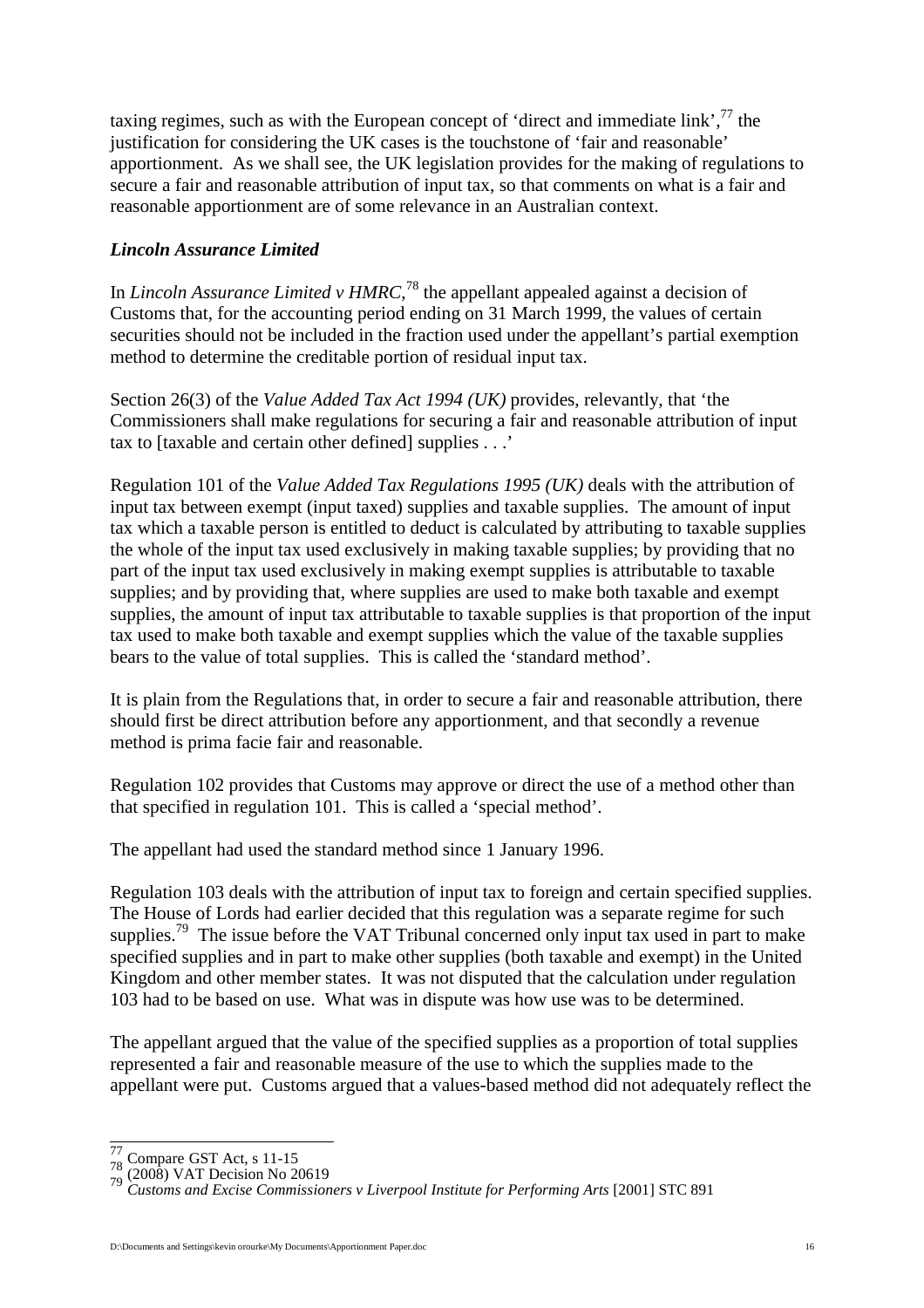use of the supplies made to the appellant because few, if any, of those supplies were consumed directly in making specified supplies.

The Tribunal adopted a statement by Briggs J in *MBNA Europe Bank Ltd v Revenue and Customs Commissioners*: [80](#page-16-0)

'But regulation 103 . . . merely requires the taxpayer to use any fair and reasonable way of attributing his residual inputs to specified out of country supplies that corresponds with his use of those inputs. He may choose any rationally fair method; there is no mandatory formula.<sup>[81](#page-16-1)</sup>

The Tribunal was assisted by an earlier decision of the Tribunal in *Merchant Navy Officer's Pension Fund Trustees Limited v The Commissioners of Customs and Excise*,<sup>[82](#page-16-2)</sup> which was referred to with approval by Etherton J in *Banbury Visionplus Ltd v Revenue and Customs Commissioners.*[83](#page-16-3)

In *Merchant Navy Officers* the issue before the Tribunal was whether a special method had achieved a fair and reasonable result and whether the standard method would achieve a fair and reasonable result. According to the VAT Tribunal in *Lincoln Assurance*:

From [the decision in *Merchant Navy Officers*] we derive the principles that the attribution of inputs to different types of supply on the basis of actual use can, in some circumstances, be impossible or impractical in which case any other method will only approximate to actual use and has to be estimated or assumed. The method used must be fair and reasonable; should have the merit of simplicity; must be reasonable for the trader to operate; must not involve disproportionate or unreasonable resources; and should be capable of being checked by Customs and Excise without unreasonable effort. $84$ 

These principles would have application to an apportionment of inputs under the Australian GST law. That the method is 'fair and reasonable', 'be reasonable for the trader to operate', and 'capable of being checked . . . without unreasonable effort' seems entirely consistent with *Ronpibon Tin.* That the method 'should have the merit of simplicity', and 'not involve disproportionate or unreasonable resources' seems entirely consistent with a methodology 'which produces a practical or commonsense business result that accords with business reality'.<sup>[85](#page-16-5)</sup>

#### *Royal Bank of Scotland*

In *The Commissioners for Her Majesty's Revenue and Customs v The Royal Bank of Scotland plc*, [86](#page-16-6) (Lord President, Lords Kingarth and Penrose) the Commissioners had refused to approve a special method for the Royal Bank of Scotland plc (RBS) for allocating input tax on overhead expenditure incurred by companies within the RBS VAT Group.

<span id="page-16-1"></span><span id="page-16-0"></span>

<span id="page-16-2"></span>

<span id="page-16-3"></span>

<span id="page-16-4"></span>

<span id="page-16-5"></span>

<sup>&</sup>lt;sup>80</sup> [2006] STC 2089 at [141]<br>
<sup>81</sup> (2008) VAT Decision No 20619 at [72]<br>
<sup>82</sup> (1996) VAT Decision No 14262<br>
<sup>83</sup> (2006) EWHC 1024 (Ch) at [49]<br>
<sup>84</sup> (2008) VAT Decision No 20619 at [79]<br>
<sup>85</sup> To paraphrase, in a slightly *interpretation of the GST*, (2003) 6 Journal of Australian Taxation 25 <sup>86</sup> [2008] CSIH 49; see also *Nordania Finans A/S, BG Factoring A/S v Skatteministeriet* (2008) Case C-98/07

<span id="page-16-6"></span><sup>(</sup>ECJ)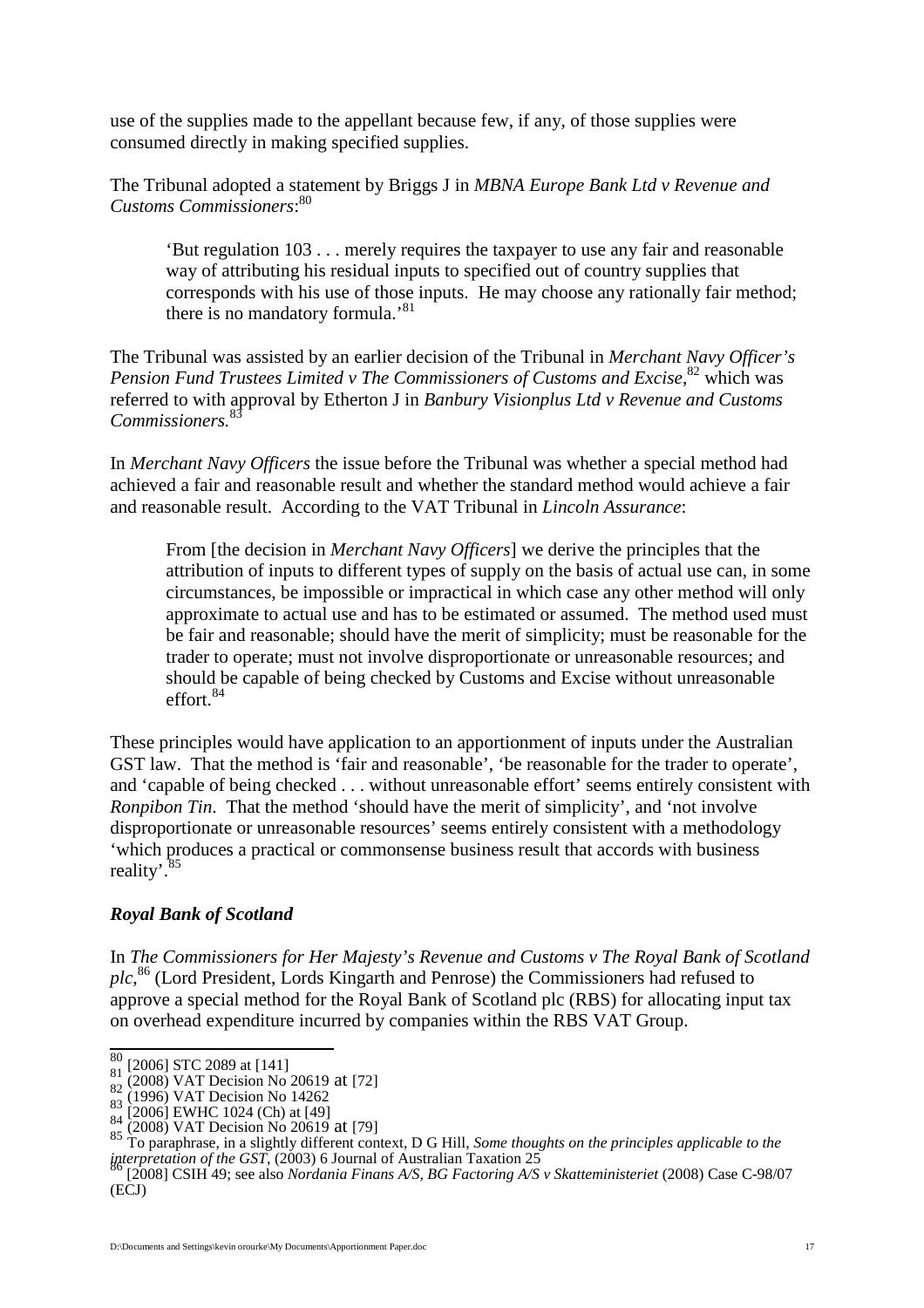The relevant part of the business provided asset finance, which was a form of hire purchase finance. It was agreed between the parties that, for the purposes of VAT, each transaction at the outset involved the purchase and hire of property, and the provision of instalment credit finance. The purchase and hire of the asset and other transactions relating to its disposal were taxable, while the provision of instalment credit finance was exempt.

The issue before the Tribunal was whether the method of apportionment of input tax incurred on overhead expenditure proposed by the bank was appropriate.

Prior to the dispute, the proportion of any unattributable input tax recoverable was computed in accordance with a method of calculation agreed between the Finance Houses Association and the predecessor of HMRC. The first step in the calculation required the allocation of the bank's total unattributable input tax as between instalment credit business and total receipts.

A fixed percentage of the resulting sum, 15%, was allowed to be recovered against the taxable supplies. The 15% was a compromise, reached following negotiations, for general application across the industry.

The method proposed by the bank was that the unattributed input tax should be allocated 50% to taxable supplies. It was argued that there were two main transactions involved in a hire purchase agreement, one taxable and one exempt, and that the input tax incurred was mainly attributable to the collection of the instalments. The instalments related to the repayment of the principal sum and the payment of interest.

Neither party relied on the value of the supplies. The Tribunal had noted that a method based on value would produce a high attribution to the taxable supply because 'the goods will almost invariably cost substantially more than the credit facility.' According to the Court, however, that appeared to 'confuse the cost of the input supplies with the value of the output supplies which had to be the relevant basis':

The credit supplied by [the bank] may exceed or be less than the purchase price of the goods. [The bank obtains] discounts from suppliers of assets that are not necessarily passed on to its customers. In many cases customers are required to pay deposits. The relative values of the goods and of the finance provided are likely to be affected by the casual features of individual transactions that might be difficult to accommodate in a simple generally applicable formula. It is unnecessary to form any view on the applicability of value-based methods, however.<sup>[87](#page-17-0)</sup>

The Court went on to say:

It is apparent that there are methods of allocating the input tax incurred by [the bank]. Mr Tyre produced an analysis based on examination of 'processes' which differed in its result from that produced by Mr Melville. An analysis of activities might have been a better way of expressing the exercise. 'Process' accounting might best be left to manufacturing industry. But there is nothing unreal or artificial in posing the question whether particular input tax arises in respect of an activity that has a connection with the administration of the asset hired or with the administration of

<span id="page-17-0"></span> $87$  [2008] CSIH 49 at [25]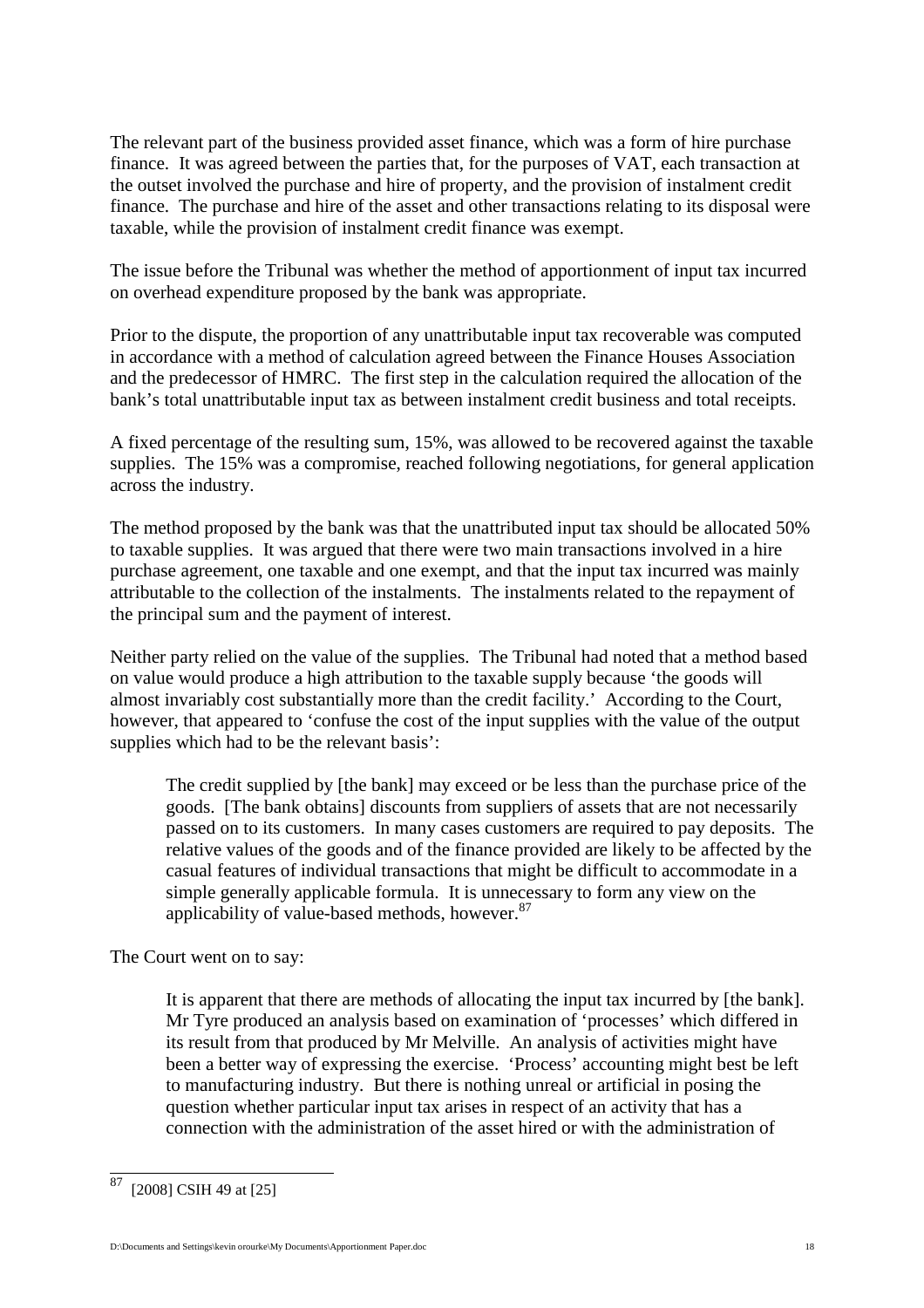credit. If such an approach is to be rejected it must be for reasons particular to the case that require to be explained so that they can be tested. As an alternative, value might have been considered as a possible basis for a result approximating to that sought by [the bank]. This is not a case in which one is driven to a wholly artificial result on the simple premise that the exercise is founded on a wholly artificial construct required for VAT purposes. The scheme of the statue requires one to make an allocation. The fairness and reasonableness of the method adopted must depend on facts found on the basis of the evidence.<sup>[88](#page-18-0)</sup>

In the circumstances the Court quashed the Tribunal's decision as there were no relevant findings of fact sufficient to support the decision.

# **Summary of propositions**

It is convenient to summarise here the propositions which emerge from the above discussion before proceeding to evaluate the position adopted by the Commissioner in apportioning inputs.

1. The fundamental reason for input taxing financial services is that it is difficult to value most financial services as they are often charged by way of a margin, which is the real economic subject of the supply: *HP Mercantile Pty Limited v Commissioner of Taxation*; Explanatory Statement to the GST Regulations; Explanatory Memorandum to the GST Act.

2. In a revenue-based formula for apportioning GST paid on acquisitions, the revenue for financial services charged by way of a margin should generally be the margin itself, which is the remuneration the supplier can actually take for itself: *The Commissioners of Customs and Excise v First National Bank of Chicago; MBNA Europe Bank Ltd v The Commissioners of HM Revenue and Customs.*

3. In the case of foreign exchange transactions, the revenue is the net result of foreign exchange transactions over a given period of time: *The Commissioners of Customs and Excise v First National Bank of Chicago.*

4. In the case of a supply of credit, the revenue is the interest and any relevant charges payable by the borrower, rather than the aggregate of the interest, the charges and the value of the promise to repay the principal: *MBNA Europe Bank Ltd v The Commissioners of HM Revenue and Customs.*

5. There are two kinds of items of expenditure that require apportionment. One kind consists in undivided items of expenditure that can be directly attributed to specific purposes. In such cases it may be possible to divide the expenditure in accordance with those purposes: *Ronpibon Tin NL & Tongkah Compound NL v Federal Commissioner of Taxation*.

6. The other kind of expenditure requiring apportionment is a single outlay or charge which serves two objects indifferently. It is an indiscriminate sum apportionable, but hardly capable of arithmetical or rateable division because it is common to both objects. The apportionment must be fair, reasonable, proper and just: *Ronpibon Tin NL & Tongkah Compound NL v Federal Commissioner of Taxation; HP Mercantile Pty Limited v Commissioner of Taxation.*

<span id="page-18-0"></span><sup>88</sup> [2008] CSIH 49 at [37]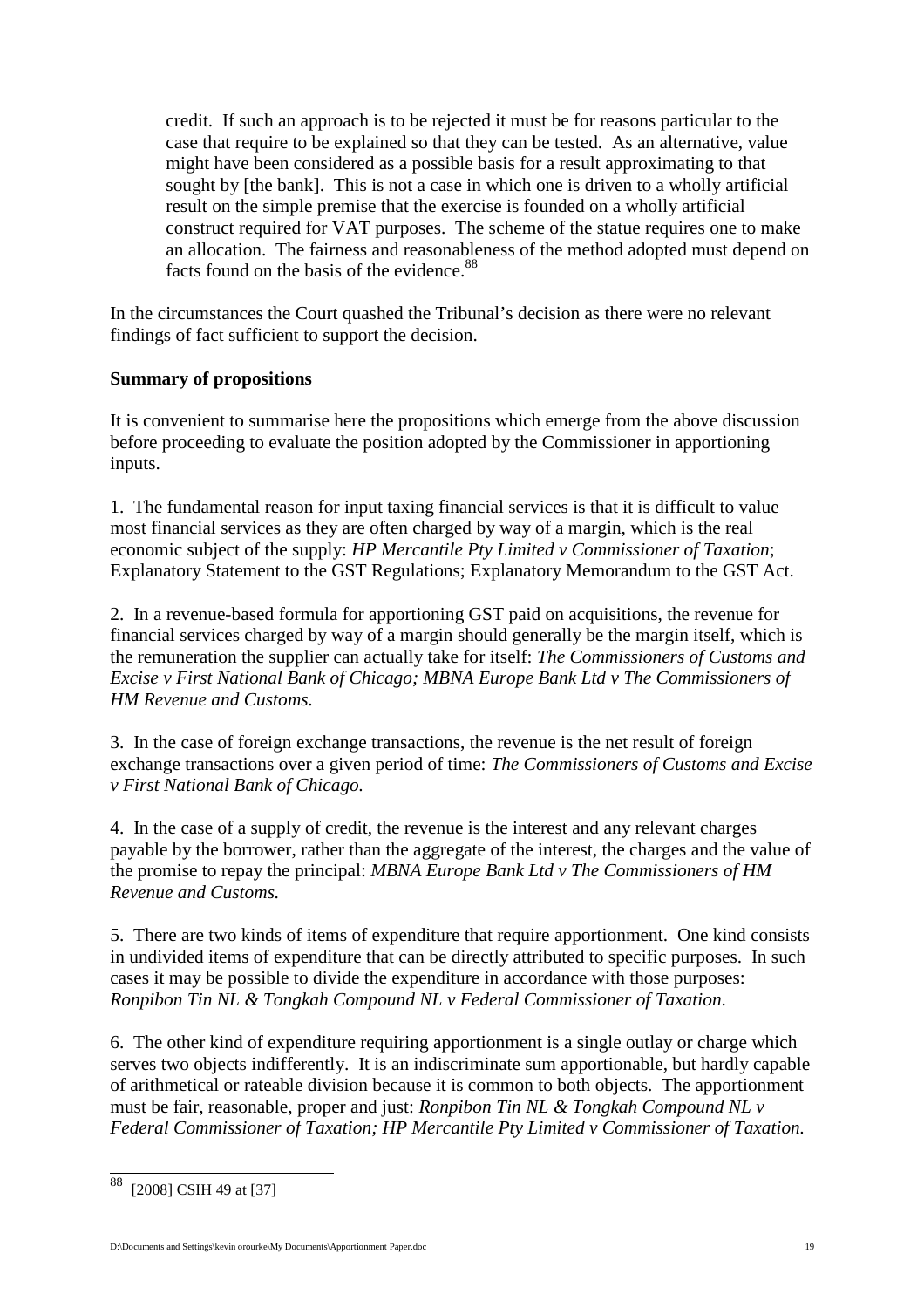7. The question of what expenditure is incurred in relation to a particular object is a question of fact and in the case of outlays which serve two objects indifferently, the result must depend in an even greater degree upon a finding by the tribunal of fact: *Ronpibon Tin NL & Tongkah Compound NL v Federal Commissioner of Taxation.*

8. An apportionment between two objects can be made even where there is no revenue stream from one of those objects: *Ronpibon Tin NL & Tongkah Compound NL v Federal Commissioner of Taxation.*

9. The attribution of inputs to different types of supply on the basis of actual use can, in some circumstances, be impossible or impractical in which case any other method will only approximate to actual use and has to be estimated or assumed. The method used must be fair and reasonable; should have the merit of simplicity; must be reasonable for the trader to operate; must not involve disproportionate or unreasonable resources; and should be capable of being checked by the ATO without unreasonable effort: *Lincoln Assurance Limited v HMRC; Merchant Navy Officer's Pension Fund Trustees Limited v The Commissioners of Customs and Excise; Banbury Visionplus Ltd v Revenue and Customs Commissioners.*

10. A taxpayer may choose any rationally fair method of apportionment; there is no mandatory formula: *MBNA Europe Bank Ltd v Revenue and Customs Commissioners.*

11. It cannot be concluded that you are driven to a wholly artificial result on the simple premise that the exercise is founded on a wholly artificial construct required for GST purposes. The scheme of the statute requires one to make an allocation. The fairness and reasonableness of the method adopted must depend on facts found on the basis of the evidence: *The Commissioners for Her Majesty's Revenue and Customs v The Royal Bank of Scotland plc.*

12. In a case of apportionment of general overhead expenses, the evidence should ideally specify the nature and use made of the things acquired in some detail, the attempts made to relate them directly to supplies, and the reason why the particular methodology and proxies proposed are most likely to approximate the relatedness between acquisition of the things and the use made of them: *AXA Asia Pacific Holdings Ltd v Commissioner of Taxation.*

13. A taxpayer's published financial statements are evidence of an admission by the taxpayer, but whether particular overhead expenses are related to particular input taxed supplies must be determined not by one piece of evidence or evidence of one particular kind but by reference to all of the evidence before the Court: *AXA Asia Pacific Holdings Ltd v Commissioner of Taxation.*

14. In determining the extent that acquisitions relate, directly or indirectly, to the making of any input taxed supplies, the subjective intention of the taxpayer is not determinative: *AXA Asia Pacific Holdings Ltd v Commissioner of Taxation.*

15. The GST is 'a practical business tax' reflecting the fact that it is a tax on business but, importantly, one that is designed, where practicable, to quarantine business from the ultimate burden of the tax. This does not mean, however, that there is some special canon of construction that should be applied when interpreting the GST Act.: *Saga Holidays Ltd v FCT*; *Sterling Guardian Pty Ltd v FCT*.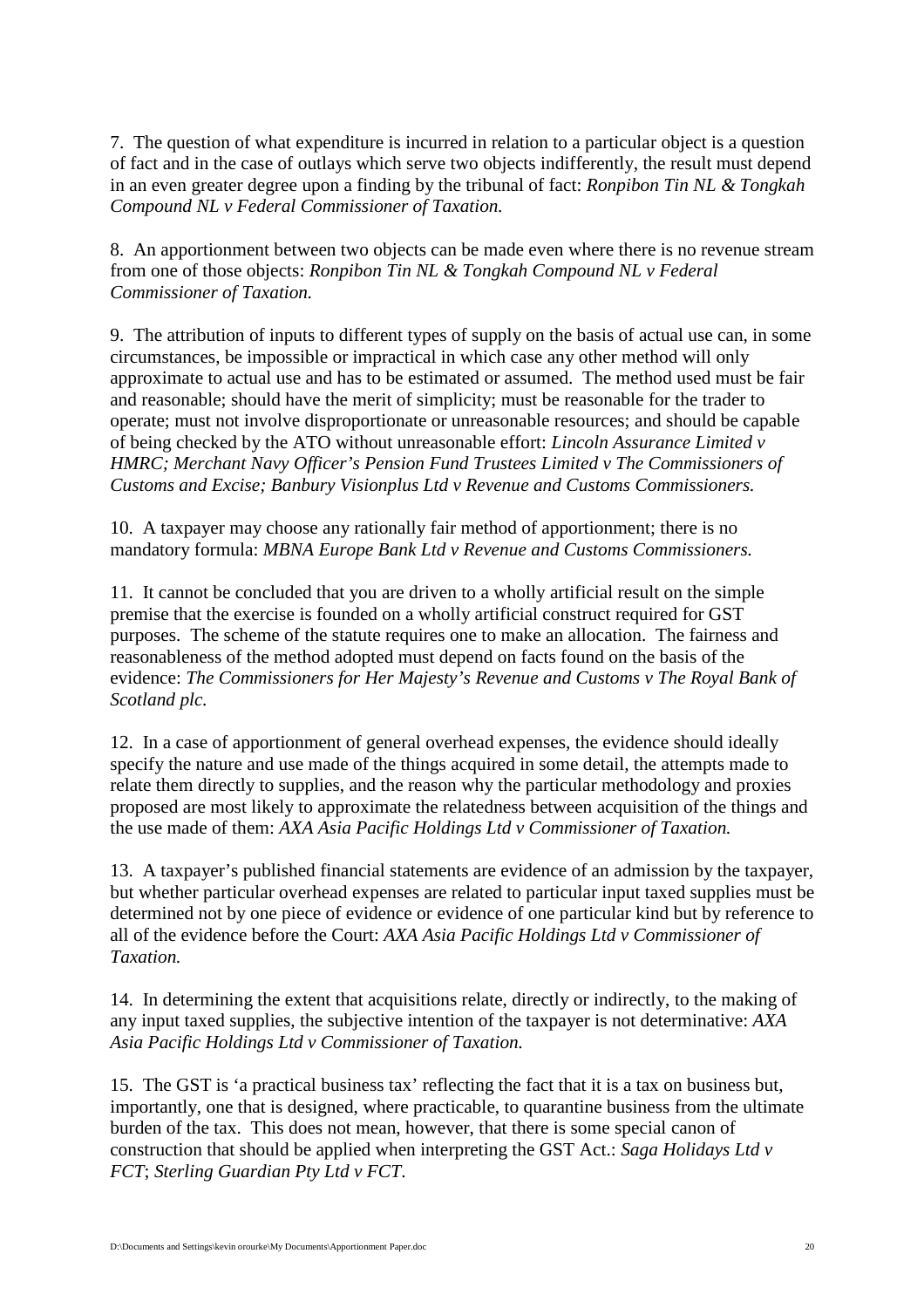16. It is no part of the function of the Act or of those who administer it to dictate to taxpayers in what business they shall engage or how to run their business profitably or economically. The Act must operate upon the result of a taxpayer's activities as it finds them: *Tweddle v FC of T*; *Ronpibon Tin NL and Tongkah Compound NL v FC of T*; *Cecil Bros Pty Ltd v FC of T*; *Commissioner of Inland Revenue v Europa Oil (NZ) Ltd*; *FC of T v South Australian Battery Makers Pty Ltd*; *Magna Alloys & Research Pty Ltd v FC of T.*

#### **GSTR 2006/3**

GSTR 2006/3, 'Goods and services tax: determining the extent of creditable purpose for providers of financial supplies', is the leading public ruling on the apportionment of GST paid on acquisitions related in part to the making of financial supplies. The ruling needs to be evaluated against the propositions which have emerged from the decided cases, as well as against the practical guidance it gives taxpayers and ATO officers alike.

The ruling makes clear 'that any method . . . utilised in calculating input tax credits . . . must be fair and reasonable in the circumstances of the conduct of your enterprise.'<sup>[89](#page-20-0)</sup> This reflects the approach taken in *MBNA Europe Bank* that a taxpayer may choose any rationally fair method of apportionment.

The Commissioner initially proceeds on the basis that acquisitions that can be directly attributed to a particular purpose should be so attributed. If the acquisition is allocated solely for a creditable purpose, no apportionment is necessary.<sup>[90](#page-20-1)</sup> If the acquisition is allocated not at all for a creditable purpose, you are not entitled to any input tax credits.<sup>[91](#page-20-2)</sup> If the acquisition is partly creditable, you need to apportion the total purpose between that part which on your estimateis creditable and that which is not. $92$ 

Importantly, 'the Commissioner recognises that, from a practical point of view, it may be difficult to fully attribute individual costs via existing direct estimation systems in many organisations. If financial supply providers are unable to match individual acquisitions with individual revenue streams, other apportionment methods (including combinations of direct and indirect methods) may need to be used.'[93](#page-20-4) This would appear to adopt the *Lincoln Assurance* principle that the method used should have the merit of simplicity, and be reasonable for the trader to operate.

The examples in the ruling are more illuminating than the text of the ruling itself:

Example 2 – establishing the extent of creditable purpose – combined use of direct and indirect methods

82. FinanceCo has two business units, one of which makes taxable leasing supplies only, while the other makes input taxed supplies of chattel mortgages. These business units are physically separate and utilise different accounting systems. As part of a major IT upgrade, FinanceCo acquires 1000 desktop computers. 600 of these are intended to be used immediately in the leasing area, 300 in the chattel mortgage area

<span id="page-20-0"></span>

<span id="page-20-2"></span><span id="page-20-1"></span>

<span id="page-20-3"></span>

<span id="page-20-4"></span>

 $\frac{89}{90}$  GSTR 2006/3, paragraph 4<br>
91 GSTR 2006/3, paragraph 28<br>
92 GSTR 2006/3, paragraph 29<br>
93 GSTR 2006/3, paragraph 101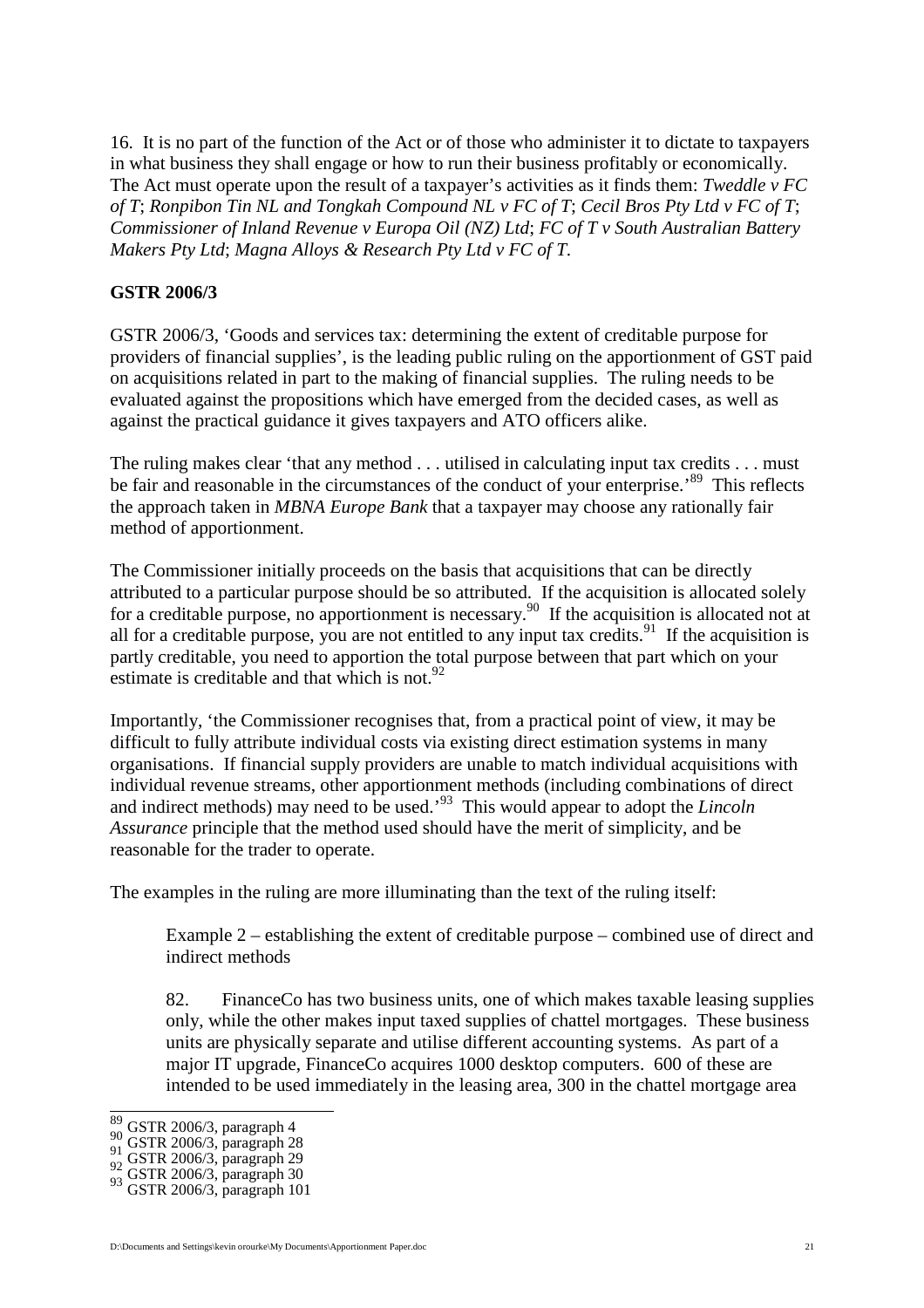and 100 will be held in stock in anticipation of an imminent upturn in the financing industry.

83. FinanceCo determines using a direct method that the 600 computers allocated to the leasing area are each acquired solely for a creditable purpose, and that the 300 allocated to the chattel mortgage area are each not acquired for a creditable purpose to any extent. In relation to the 100 units held in stock, as the anticipated upturn in activity is considered to equally affect both areas, FinanceCo uses an indirect method based on the specific allocation of the 900 computers. Therefore, as 600 of the 900 computers (two-thirds) specifically allocated were solely for a creditable purpose, the 100 units held in stock are each treated as being for a creditable purpose to the extent of two-thirds. This method of establishing extent of creditable purpose is fair and reasonable in FinanceCo's circumstances, subject to adjustments, if appropriate, under Division 129.

This example is not controversial (except perhaps for the imminent upturn in the financing industry), but its facts are relevant to the next example:

Example 3 – use of an overall indirect estimation method

86. Using the facts of Example 2, FinanceCo has determined using historical information that, as a whole, 55% of acquisitions relate to leasing, and 45% relate to chattel mortgages. This is based on an overall consideration of the intended use of all acquisitions in these business areas, including overheads, and the apportionment is reviewed by it periodically. The computer upgrade was budgeted for, and therefore taken into account when calculating the overall 55/45 recovery rate for the current year. FinanceCo has satisfied itself that the use of this method is fair and reasonable in its circumstances. It has a system in place to comply with Division 129, if the creditable use of acquisitions changes over time.

87. FinanceCo therefore calculates its input tax credit claim based on 55% of each of the 1000 computers acquired. FinanceCo considers that all the acquisitions made by its enterprise will result in an overall 55/45 use of total acquisitions across the two business units. Although FinanceCo had access to direct methods of calculating the extent of creditable purpose of the computers, its choice of an overall indirect method is fair and reasonable, subject to adjustments, if appropriate, under Division 129.

This example is clearly concessional. Although the taxpayer is able to directly attribute the acquisitions of computers as either creditable or non-creditable, the taxpayer is permitted to use an overall indirect method. There is no warrant in the legislation for this, or in the apportionment cases. It is also inconsistent with earlier statements of principle in the ruling that acquisitions that can be directly attributed to a particular purpose should be so attributed.<sup>[94](#page-21-0)</sup>

The example is also a little circular. The overall indirect method is fair and reasonable if the calculation has already taken future acquisitions into account in determining the overall recovery rate, so that it would be mathematically equivalent to direct attribution in any event. It is perhaps unsurprising that we now have ATO auditors asking taxpayers in the financial

<span id="page-21-0"></span><sup>94</sup> GSTR 2006/3, paragraphs 28 and 29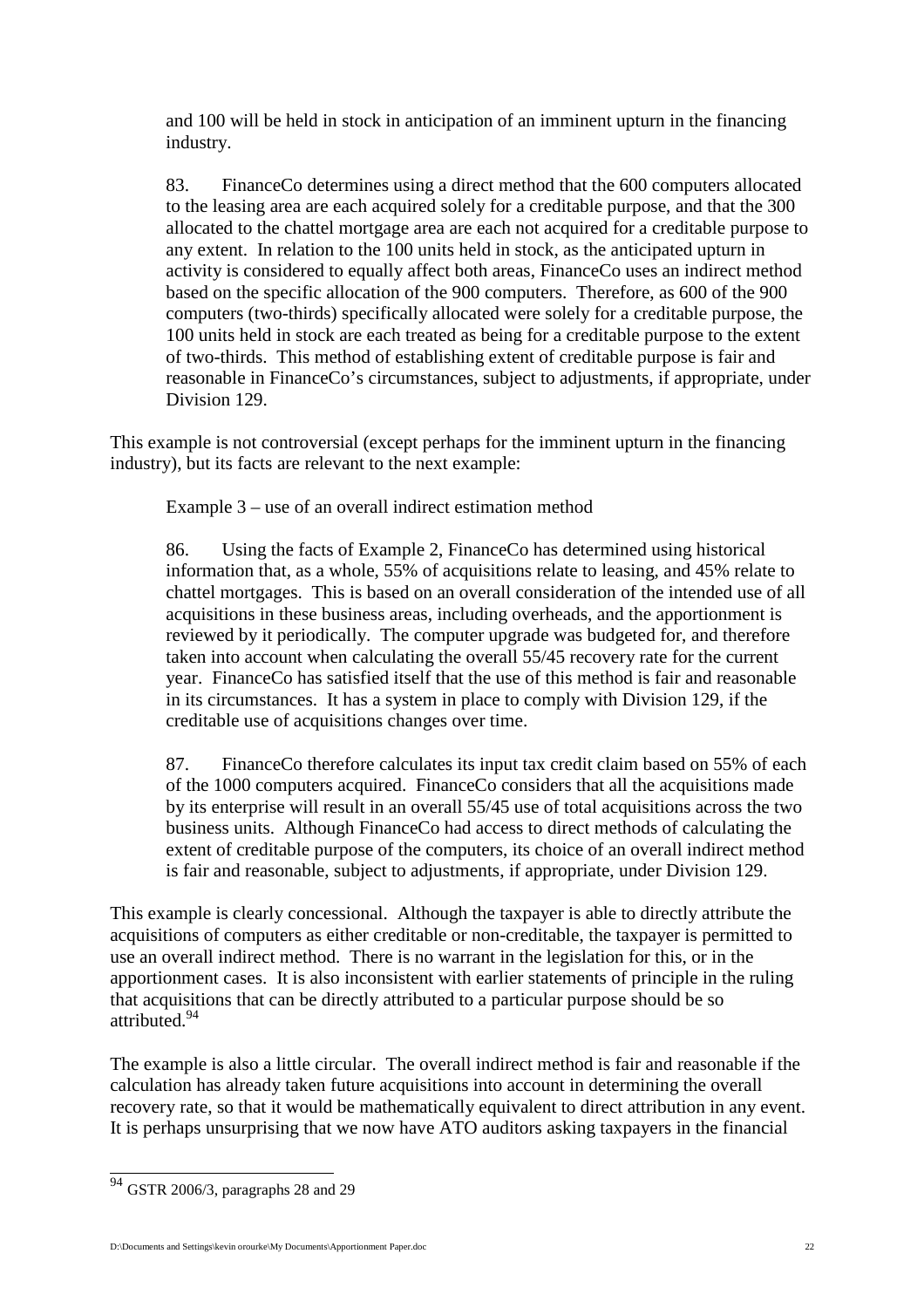services industry to justify their indirect methods my reference to what direct attribution would have given.

The Commissioner considers that if your accounts satisfy Australian Accounting Standards, or prudential requirements of equivalent rigor, they may provide an appropriate foundation for applying a direct estimation method, subject to that application being fair and reasonable in your individual circumstances.[95](#page-22-0) Following the *AXA* decision, it might now be better expressed that a taxpayer's published financial statements are evidence of an admission by the taxpayer, but whether particular overhead expenses are related to particular input taxed supplies must be determined not by one piece of evidence or evidence of one particular kind but by reference to all of the evidence before the Court.

There is considerable discussion in the ruling of indirect estimation methods including, but not limited to: an overall, entity-based general formula, based on the proportion of input taxed and non-input taxed revenues of the entity as a whole; revenue-based formulas which are more narrowly targeted than the entity-based general formula; a combination of revenue-based formulas with direct methods; and non-revenue based indirect estimation methods.<sup>[96](#page-22-1)</sup>

The basic revenue-based formula is expressed as follows:

Revenue $*$  (other than revenue from input taxed supplies)  $x = 100$ Total Revenue\* (including revenue relating to input taxed supplies)

\*'Revenue' may be either net revenue or gross revenue depending on which provides the more appropriate reflection of the use of acquisitions in your circumstances. In any case, a consistent approach (gross or net) should be used for the same revenues occurring in both the numerator and denominator. $97$ 

This definition of 'revenue' marked a departure from the previous definition in the predecessor ruling GSTR 2000/22, and introduced an unnecessary degree of uncertainty. The previous definition stated that revenue 'is **net** revenue for financial supplies and **gross** revenue for non-financial supplies. Where a net **interest** figure gives a better reflex of the consideration for a financial supply, we accept that figure as the appropriate component. However, gross revenue can be used for non-financial supplies.<sup>[98](#page-22-3)</sup>

The earlier definition was endeavouring to capture the point discussed above that, in a revenue-based formula for apportioning GST paid on acquisitions, the revenue for financial services charged by way of a margin should generally be the margin itself, which is the remuneration the supplier can actually take for itself, and is the real economic subject of the supply. That is presumably why the definition specified net revenue for financial supplies and gross revenue otherwise. It is true that the earlier definition might have been better worded – not all input taxed financial supplies are charged by way of a margin (a supply of shares for example). But the earlier definition at least captured an important point missing from the later definition.

<span id="page-22-1"></span><span id="page-22-0"></span>

 $^{95}_{96}$  GSTR 2006/3, paragraph 104 and following 97 GSTR 2006/3, paragraph 109 98 GSTR 2000/22, paragraph 62

<span id="page-22-3"></span><span id="page-22-2"></span>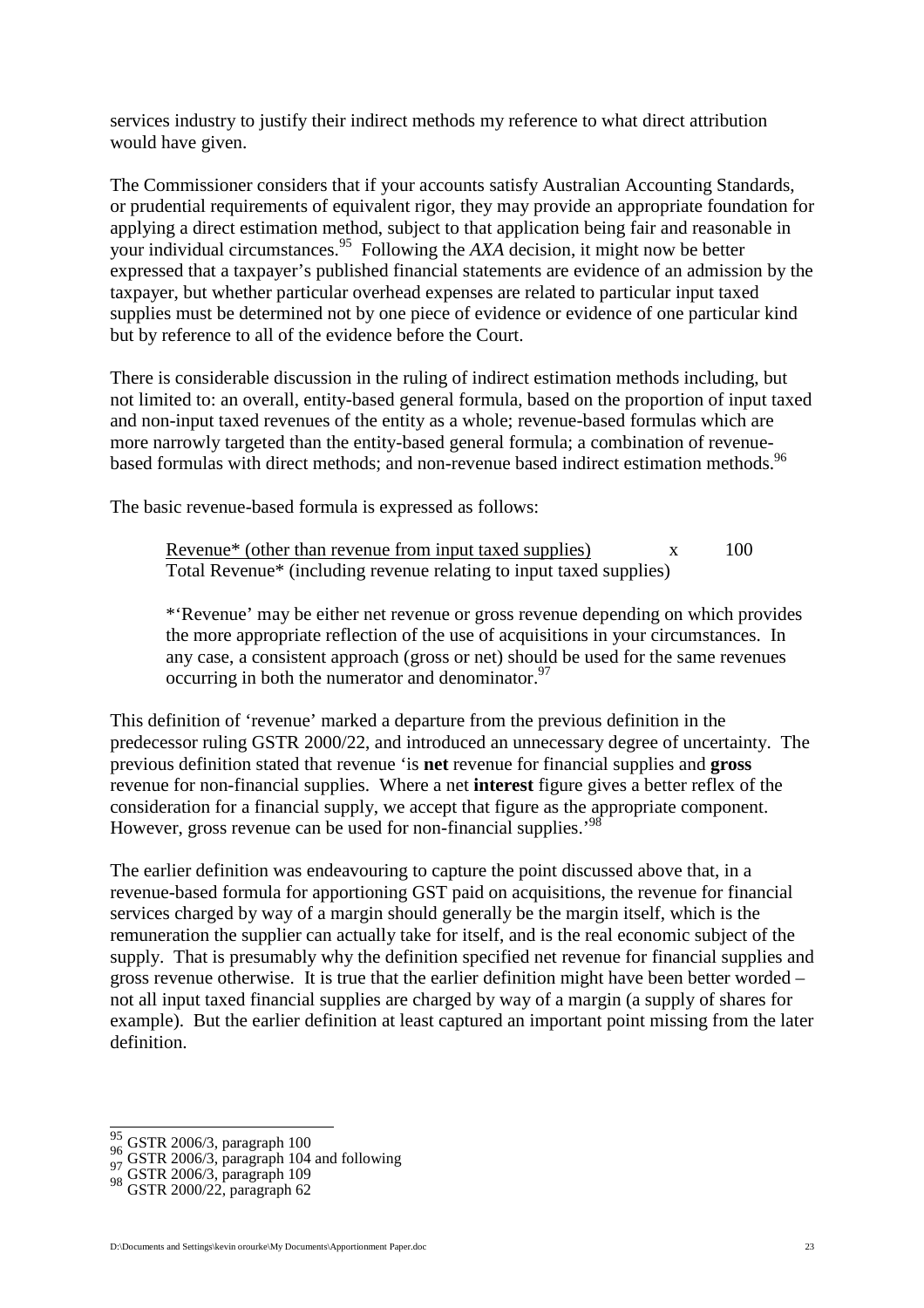Example 11 in GSTR 2006/3 is the most comprehensive example on apportionment published by the ATO and is deserving of close attention. The example shows how a revenue-based method works in practice. The method is applied to certain acquisitions of a bank which cannot be allocated by available direct methods. The revenue-based formula is the same as that set out above. An identical factual example was used in GSTR 2000/22.

There are several components in the calculation. Components A to F are 'GST-free financial services revenues'. Components G and H are 'revenue from taxable supplies'. Components I to N are 'revenue in relation to total supplies'.

The example states that 'Components A and I in the table are net revenues'. Somewhat cryptically, the example then states that the 'treatment of other components will depend on the nature of the income', but there is no statement of principle to explain what this means. This departs from the identical example in GSTR 2000/22 which stated that 'all components in the general formula are net revenues except for components C, G and K. These components are gross amounts.'

Components A and I relate to revenue from forex and derivative 'trading' activities. In the notes explaining each component, Components A and I are confusingly joined with Component L, being 'other revenue from financial services', under the heading 'Actual margin'.

There seems to be an implicit assumption that revenue from financial services should be accounted for on a margin basis. In dealing with these components together, the ATO states:

. . . The method used for calculating margins should be the revenue method used in your accounting records. Revenues from hedging derivatives, being typically accounted for against the underlying product being hedged on an accrual basis (by a business unit) will generally be included in the interest income/expense component of the formula.

The use of an actual margin may contribute to volatility in the percentage calculated under the formula. For example, in some years, the actual margin from these activities may result in a negative value. This would suggest that it is not a representative figure. In these circumstances you should use an alternative option.<sup>9</sup>

It is interesting to observe that in relation to credit and card charge businesses, discussed below, the Commissioner does not accept that the 'method used for calculating margins should be the revenue method used in your accounting records.'

Determining foreign exchange revenue by reference to the margins involved seems entirely appropriate and consistent with the reasoning in *First National Bank of Chicago.* However, the suggestion that a negative margin might not be representative and, hence, cannot be used, is misconceived.

In the first place, if the margin is a good measure of revenue to begin with, why should it only be a good measure when it is positive? The Commissioner cannot have it both ways. Second, it offends the principle that the Act must operate upon the result of a taxpayer's activities as it

<span id="page-23-0"></span><sup>99</sup> GSTR 2006/3, paragraphs 172-173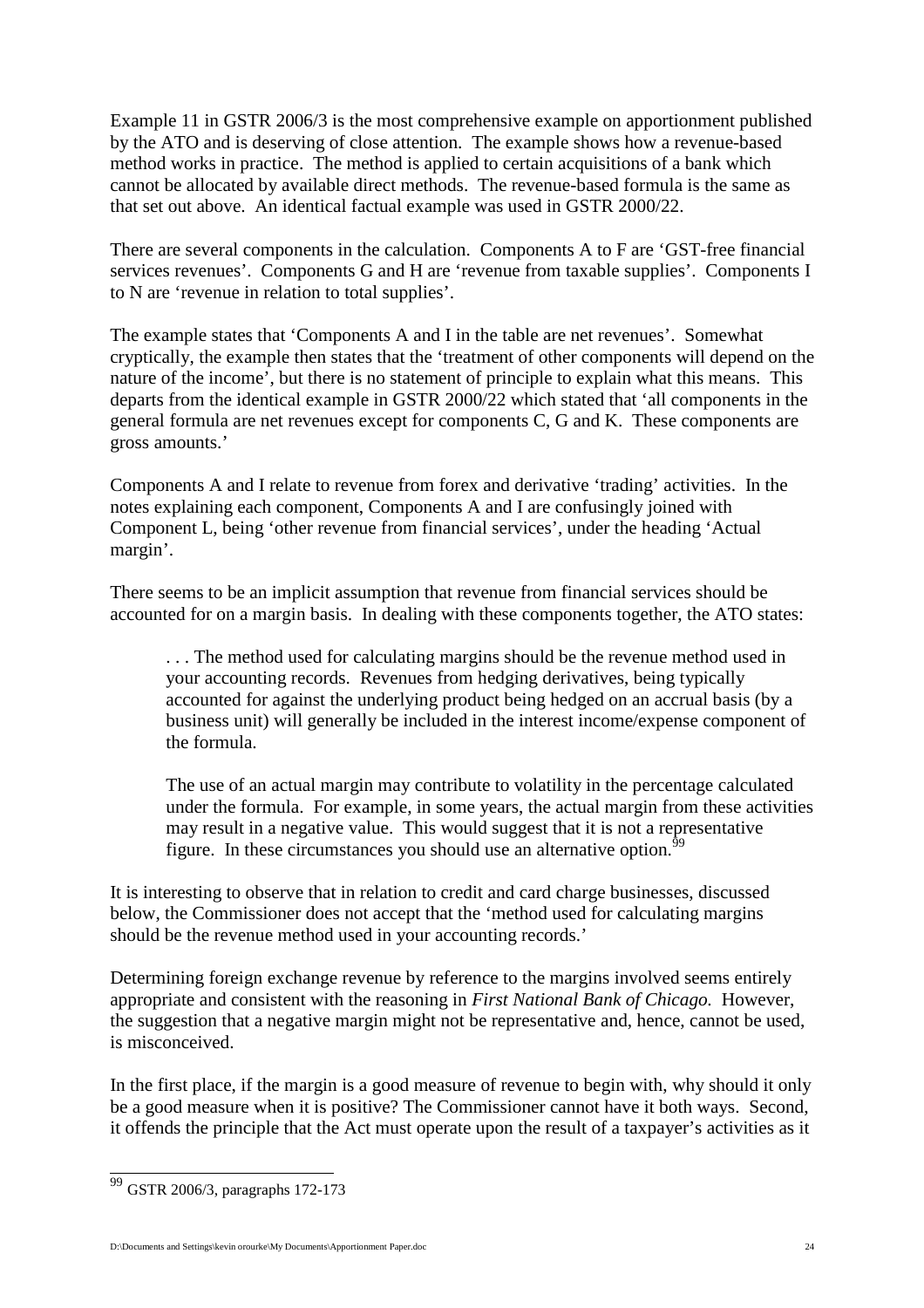finds them. It is not for the Commissioner to dictate to taxpayers how to run their business profitably or economically. If the margin is negative, so be it. Third, the ruling is inconsistent with overseas practice. For example, the Singaporean approach allows negative margins from forex dealings.<sup>[100](#page-24-0)</sup>

Component B is 'interest from non-residents'. According to the ATO:

This amount should consist of interest income from non-residents less interest expense related to off-shore lending. Most businesses should already be identifying interest paid to non-residents for withholding tax purposes.<sup>[101](#page-24-1)</sup>

The important point here is that interest income is being dealt with on a margin basis: interest income less interest expense. This is consistent with the comments in *MBNA Europe Bank* and *HP Mercantile.* It reflects the fact that the collective fee for the bank's intermediation services are being provided to both depositors and borrowers. As we shall see below, it is surprising that the Commissioner has now departed from this approach.

Component C is 'fees and commissions from non-residents'. These are dealt with on a gross receipts basis which seems appropriate for non-input taxed, non-margin supplies.

Component D is 'other revenue from non-residents'. No indication is given as to the basis on which this should be brought to account, presumably being dependent upon the nature of the supplies made.

Components E, F and M relate to life insurance products. Components E and F are each GST-free supplies of life insurance. Component E relates to supplies to non-residents that qualify as exports, while Component F relates to supplies made under agreements that qualify for transitional relief. The ruling simply states: 'You should include revenue from these supplies at Component E and F respectively'. Confusingly, however, the very next paragraph states:

Other supplies of life insurance, included at Component M, may be calculated as follows:

#### **Revenue =**

|              |       |             | $(Shareholder + Acquisition + Policy and + Investment)$ | - Interest |
|--------------|-------|-------------|---------------------------------------------------------|------------|
| Operating    | Costs | maintenance | management                                              | on         |
| profit after |       | costs       | expenses                                                | retained   |
| tax          |       |             |                                                         | earnings   |

This calculation is based on Australian Accounting Standard AASB 1038.<sup>[102](#page-24-2)</sup>

A number of comments may be made about this.

D:\Documents and Settings\kevin orourke\My Documents\Apportionment Paper.doc 25

<span id="page-24-0"></span><sup>100</sup> Inland Revenue Authority of Singapore, *GST: Partially Exempt Traders And Input Tax Recovery* (3<sup>rd</sup> ed, 1 January 2009) <sup>101</sup> GSTR 2006/3, paragraph 174 <sup>102</sup> GSTR 2006/3, paragraph 174

<span id="page-24-1"></span>

<span id="page-24-2"></span>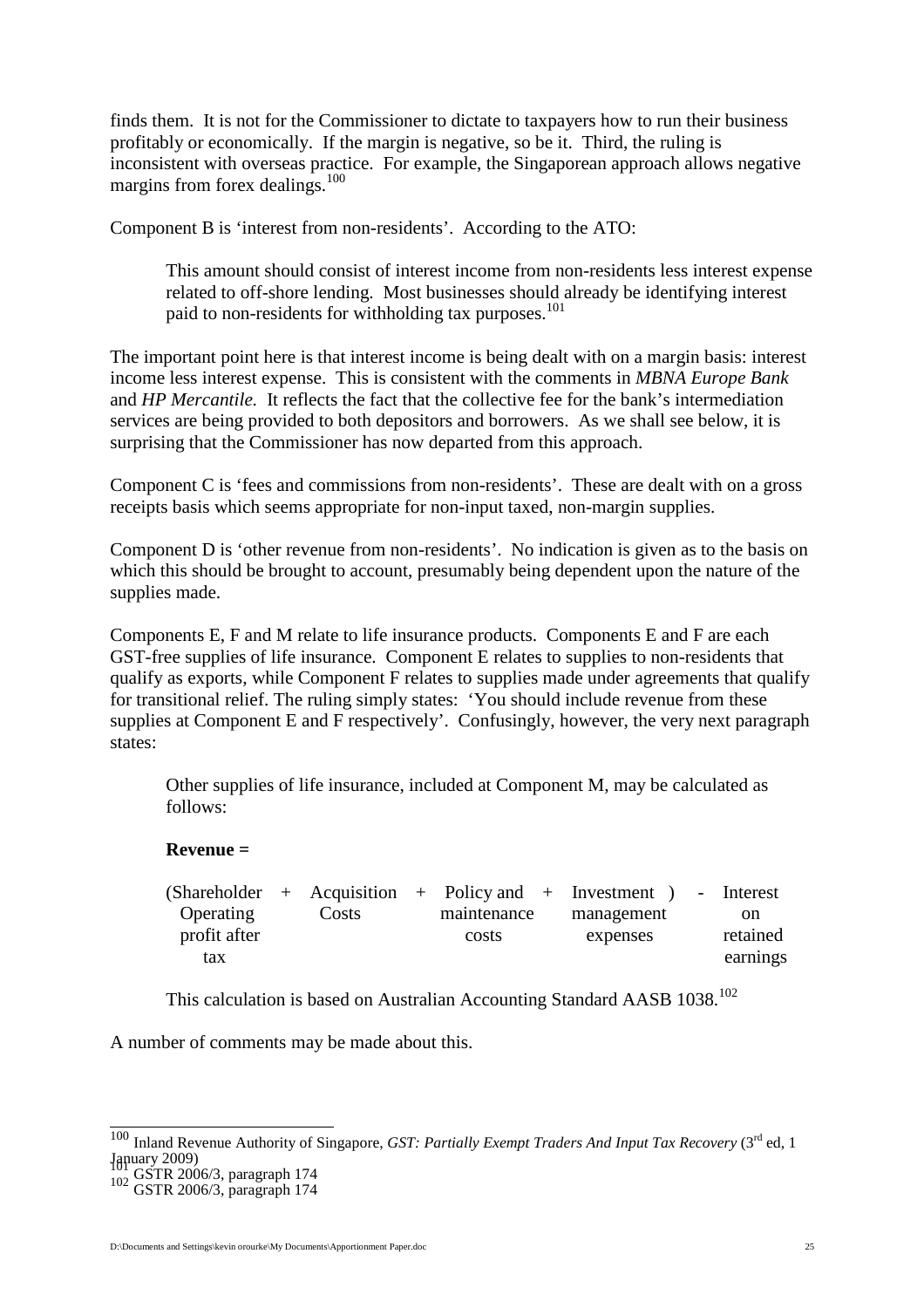First, if this revenue formula is relevant to supplies of life insurance, why is it only relevant to Component M and not Components E and F? The Ruling sheds no light on this but unless the formula is applied to all supplies of life insurance then the apportionment methodology will be comparing apples with oranges. Perhaps the ruling intends for all life insurance to be dealt with in the same way. If so, it fails to say so and is quite confusing.

Second, the formula is margin based, though there are different ways to calculate a margin and this margin is calculated quite differently from any other.

Third, the ruling is not clear about why this formula should be used. As we have already discussed, while a taxpayer's published financial statements are evidence of an admission, that is just one piece of evidence before the Court.

Fourth, if Australian Accounting Standards are to be used to determine one component of a revenue formula, why wouldn't consistency dictate that all components of the revenue formula are determined from accounting standards?

Component F relates to financial supplies that are GST-free pursuant to section 13 of the *A New Tax System (Goods and Services Tax Transition Act) 1999*. The notes shed no light on the basis on which these supplies should be valued.

Component G relates to fees and commissions, while Component N relates to 'other income' which, given the other components, necessarily excludes forex and derivatives, life insurance and financial services. The note to these components states:

Commissions and fees from agency or other non-financial supplies should be included in this Component. Some examples are advisory trustee and custodian services, brokerage and merchant fees. The fees and commissions should be accounted for on a gross basis before deducting any related expenses.<sup>[103](#page-25-0)</sup>

This treatment would seem to be correct if understood as relating to taxable supplies under the basic GST rules.

Component H is other income from taxable supplies, and is presumably included on a gross basis though this is not explicit in the ruling.

GSTR 2006/3 is a lengthy ruling relying on a mantra of that which is 'fair and reasonable'. While no exception can be taken to that mantra, it does little to assist taxpayers in any practical sense and, as we shall see below, can only lead to disputes between taxpayers and the Commissioner as each take diametrically opposing views on what is fair and reasonable. The mantra of 'fair and reasonable' is hardly a substitute for the certainty a ruling should endeavour to provide.

The ruling is distinctly unclear about major concepts underpinning apportionment methodologies. The statements on direct attribution are equivocal, with a circular example that an overall indirect method is fair and reasonable if the calculation has already taken direct attribution into account. The statements on the use of Australian Accounting Standards are piecemeal and, in the case of the major example given, confusing and inconsistent. For all of

<span id="page-25-0"></span><sup>103</sup> GSTR 2006/3, paragraph 180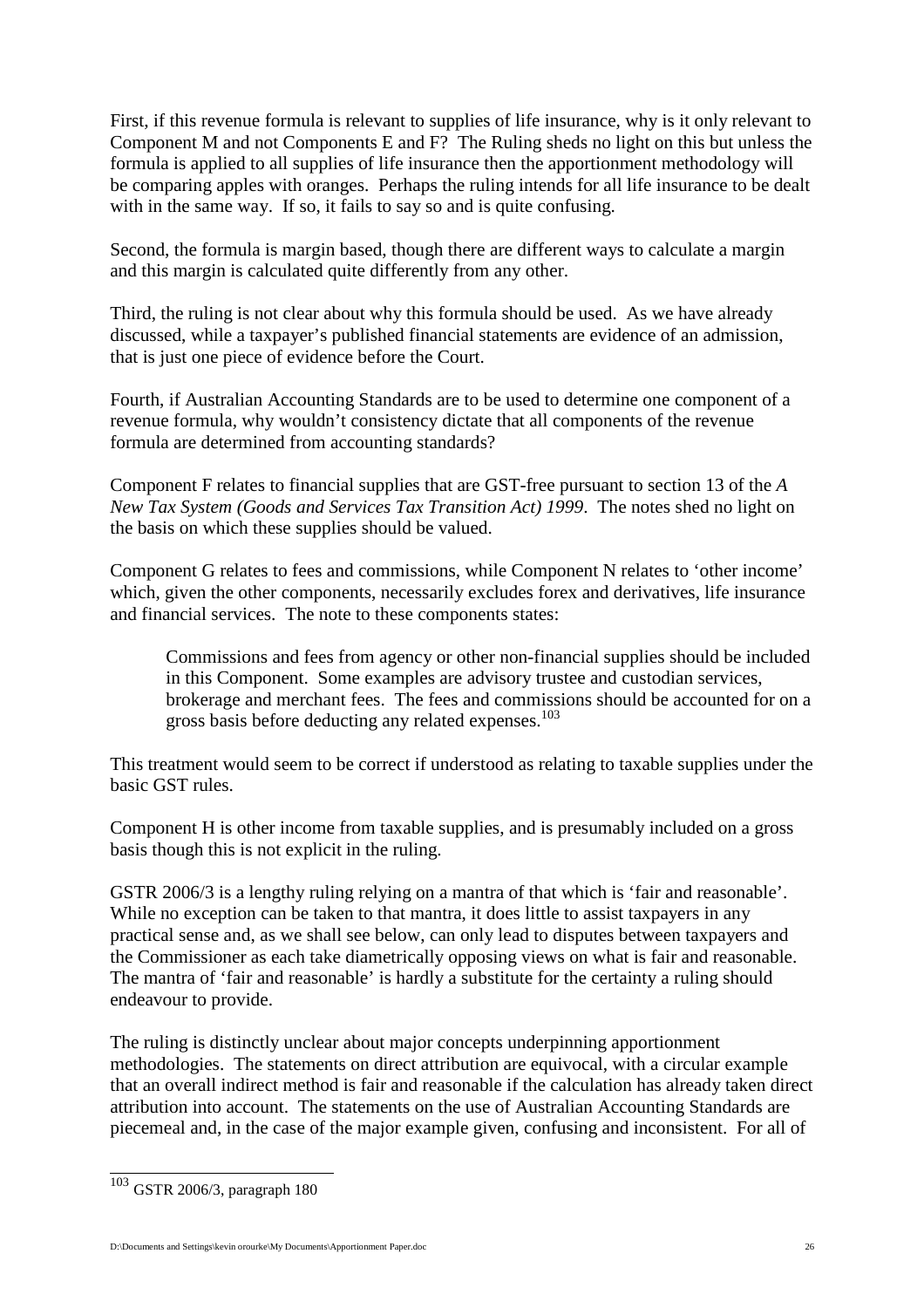the times that the mantra of 'fair and reasonable' is used in the ruling (over 60 times), there are no statements of principle that give further colour to this phrase. And on the fundamental issue of the use of gross receipts or net margin in a revenue formula, what principle there is must be gleaned from implicit assumptions used in an example.

Even worse, taxpayers who seek to rely upon this ruling may not obtain ruling protection at all. Section 105-60 of the *Taxation Administration Act 1953 (Cth)* applies to you if:

- (a) the Commissioner alters a previous indirect tax ruling that applied to you; and
- (b) relying on the previous ruling, you have underpaid a net amount or an amount of indirect tax, or the Commissioner has overpaid an amount under section 35-5 of the GST Act, in respect of certain supplies and acquisitions that happened before the alteration.

A previous ruling must have 'applied to you' if you are to obtain the protection afforded by the statute. It is therefore important that the facts on which the ruling was based be clearly identified.<sup>[104](#page-26-0)</sup> As with the income tax rulings system, a distinction might well be drawn between the way in which the law applies to a particular set of facts, and 'the principles or reasoning' stated in the ruling.<sup>[105](#page-26-1)</sup>As Merkel J commented in *Bellinz Pty Limited v FC of*  $T^{106}$ :

By making a ruling that states that it is binding 'to the extent it is capable of being a public ruling', or that a particular arrangement is 'likely to be regarded as a hire purchase arrangement', or that tax treatment of a particular arrangement is to be 'generally' as outlined the Commissioner is not providing the certainty that binding public rulings are intended to provide. Further, rulings in such terms obviously have a tendency to mislead which is antithetical to the system of certainty and fairness intended to be provided to taxpayers by the public rulings system.<sup>[107](#page-26-3)</sup>

It would be a brave taxpayer who relies on the 'principles' in GSTR 2006/3 without the protection of a private GST ruling. Note also that you must have 'relied' upon a GST ruling to obtain protection,  $108$  which is quite different to the income tax rulings system.

Given the absence of fundamental statements of principle, the inconsistencies in statements, and the lack of certainty provided to taxpayers, GSTR 2006/3 should be rewritten in its entirety.

## **Singapore**

The rules for apportionment of inputs for financial institutions in Singapore are simpler and clearer than in Australia. Singapore is relevant because it is an acknowledged centre for financial services in the Asia-Pacific region. In the Singaporean equivalent to GSTR  $2006/3^{109}$  $2006/3^{109}$  $2006/3^{109}$  the rules are set out as follows:

<span id="page-26-0"></span>

<span id="page-26-2"></span><span id="page-26-1"></span>

<span id="page-26-3"></span>

<span id="page-26-5"></span><span id="page-26-4"></span>

<sup>&</sup>lt;sup>104</sup> See Bellinz Pty Limited v FC of T (1998) 98 ATC 4399 at 4405; and (1998) 98 ATC 4634<br>
<sup>105</sup> (1998) 98 ATC 4399 at 4413<br>
<sup>106</sup> (1998) 98 ATC 4399 at 4413<br>
<sup>107</sup> (1998) 98 ATC 4399 at 4417<br>
<sup>108</sup> (1998) 98 ATC 4399 at January 2009), paragraph 7.1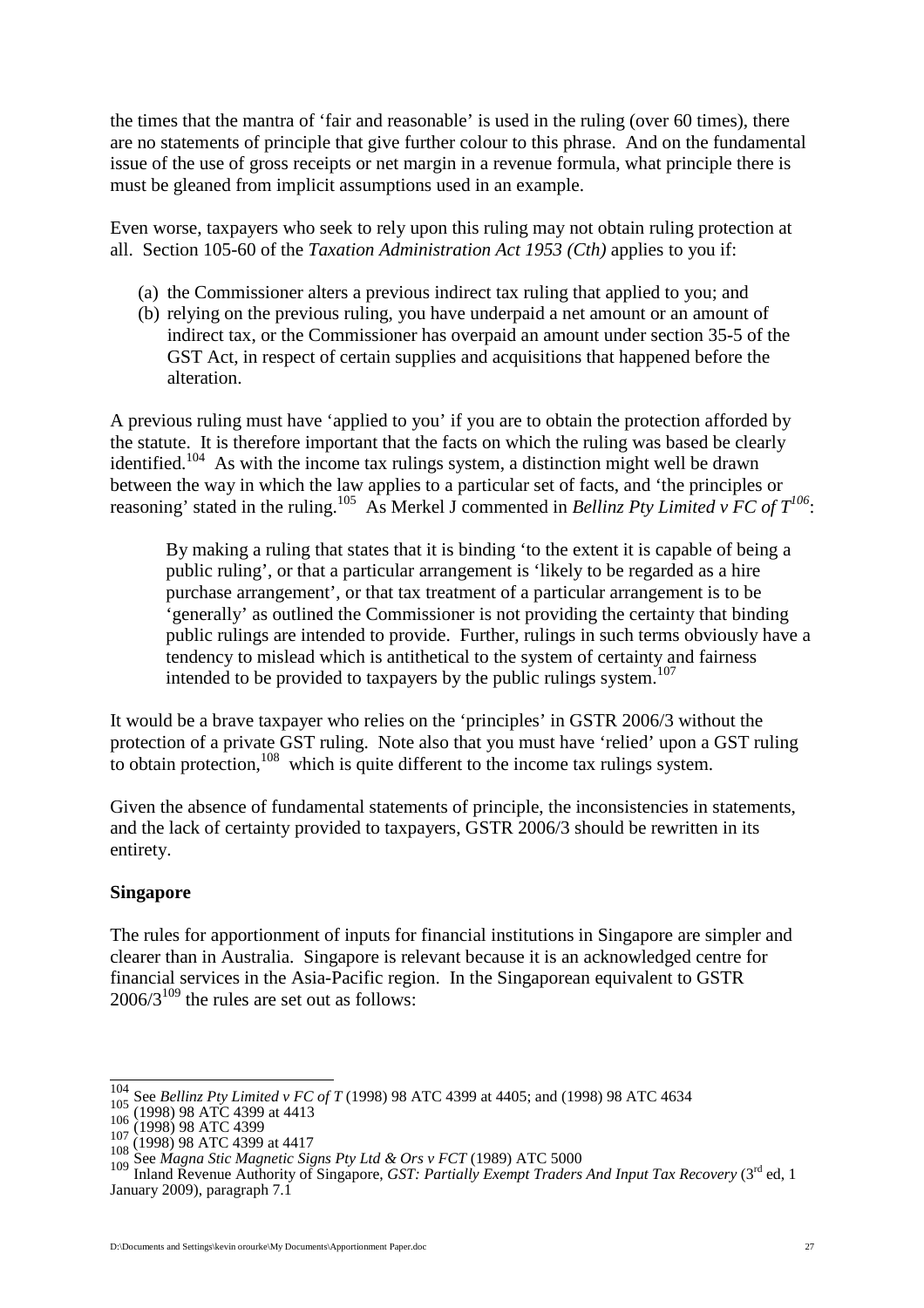Where a partially exempt trader does not satisfy the de minimis Rule, he will have to claim his input tax as follows:

(i) input tax directly attributable to the making of taxable supplies will be claimable;

(ii) [not relevant to most major financial institutions]

(iii) input tax directly attributable to the making of . . . exempt supplies is not claimable;

(iv) residual input tax, i.e. input tax that is not directly attributable to the making of taxable or [input taxed] supplies, shall be apportioned in the following manner:-

(a) [not relevant to most major financial institutions] (b) otherwise –  $Recoverable = Total residual x Value of the tangle supplies$ residual input tax input tax Value of total supplies

The Singaporean document contains much more than this but is nevertheless admirably succinct. It is also apparent from a worked example that the Singaporean Inland Revenue value taxable supplies on a gross basis, margin-based input taxed supplies on a margin basis ('foreign exchange gain/loss on sales'), and non margin-based input taxed supplies on a gross basis (sale of shares). $110$ 

A rewrite of GSTR 2006/3 should pay close attention to the Singaporean equivalent.

## **United Kingdom**

The United Kingdom is also relevant because it is an acknowledged centre for financial services, and is a proxy for other European jurisdictions. The UK equivalent to GSTR 2006/3 sets out the applicable principles, $\frac{1}{11}$  though it should be borne in mind that some of the attribution principles are prescribed by regulation.

First there is direct attribution: 'You can recover, in full, input tax on supplies of goods and services that are used, or to be used, exclusively in making taxable supplies or other supplies that carry the right to deduct', and 'in principle you cannot recover any of the input tax on supplies of goods and services used, or to be used, exclusively in making exempt supplies or other supplies in respect of which input tax is non-recoverable.<sup>'[112](#page-27-2)</sup>

Residual input tax that cannot be directly attributed will be subject to either the standard partial exemption method (suitable for most small businesses) or a special method.<sup>[113](#page-27-3)</sup> The standard method calculation $114$  is:

<span id="page-27-0"></span><sup>&</sup>lt;sup>110</sup> Inland Revenue Authority of Singapore, *GST: Partially Exempt Traders And Input Tax Recovery* (3<sup>rd</sup> ed, 1) January 2009), paragraph 12

<span id="page-27-2"></span><span id="page-27-1"></span>

<span id="page-27-3"></span>

Figure 2009, paragraph 12<br>
112 Notice 706, Partial Exemption, December 2006<br>
113 Notice 706, Partial Exemption, December 2006, paragraph 3.3<br>
114 Notice 706, Partial Exemption, December 2006, paragraph 3.9<br>
114 Notice 706,

<span id="page-27-4"></span>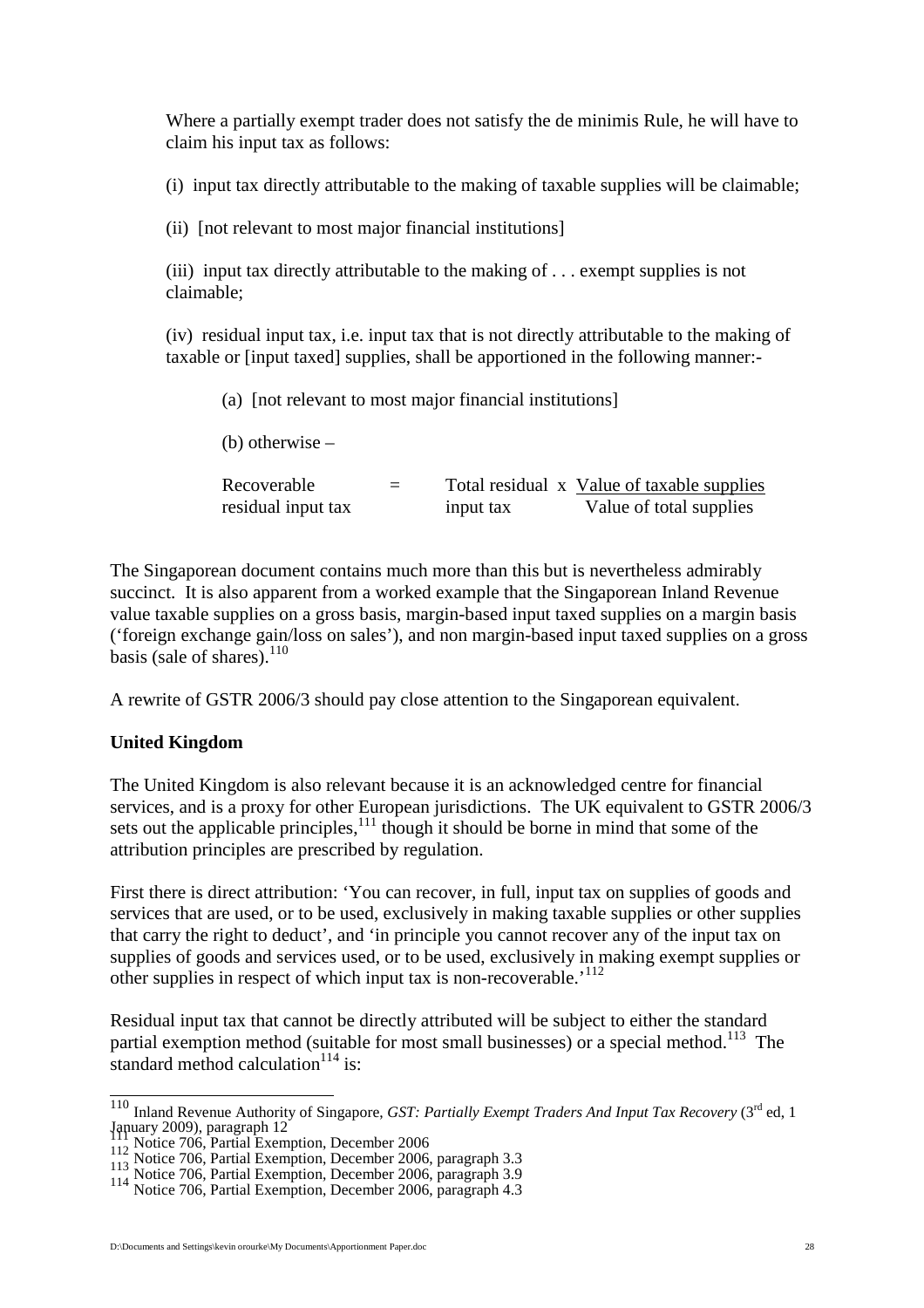| Value of taxable supplies      | Recoverable |     |                    |
|--------------------------------|-------------|-----|--------------------|
| In the period (excluding VAT)  | x 100       | $=$ | percentage of      |
| Total value of supplies in the |             |     | residual input tax |
| Period (excluding VAT)         |             |     |                    |

Much of what is set out in the UK Notice is not prescribed by regulation. It provides that a number of supplies, whether taxable or exempt, are excluded from the calculation to prevent them from distorting the result, for example:

- supplies of capital goods used for the purposes of the business:
- incidental real-estate transactions;
- incidental financial transactions; and
- supplies of a going concern.<sup>[115](#page-28-0)</sup>

It is also clear from an example given that the Inland Revenue also excludes any blocked input tax, for example, non-creditable entertainment expenditure. $116$ 

All special method calculations should:

- reflect all your business activities;
- provide for direct attribution of input tax to taxable supplies;
- provide for direct attribution of input tax to exempt supplies;
- identify residual input tax;
- calculate the element of residual input tax that relates to taxable supplies;
- calculate the element of residual input tax that relates to exempt supplies; and
- allow you to determine the total input tax that you can recover. $117$

Interestingly, and with effect from 1 April 2007, HMRC will only approve a special method if the business has declared it to be fair and reasonable. The declaration requires that a reasonableperson has taken reasonable steps to ensure the proposed method is fair.<sup>118</sup>

A rewrite of GSTR 2006/3 would benefit from looking at its UK equivalent which, like Singapore, is a much simpler document.

#### **Current Practical Problems**

We now examine two current practical problems which amply demonstrate that the mantra of 'fair and reasonable' provides little or no assistance to financial suppliers charged with the responsibility of formulating apportionment methodologies. Even worse, the lack of a single, coherent statement of principle in a public ruling on the use of gross receipts or net margin in a revenue formula is leading to major disputes between the Commissioner and financial suppliers.

<span id="page-28-1"></span><span id="page-28-0"></span>

<span id="page-28-2"></span>

<sup>115</sup> Notice 706, Partial Exemption, December 2006, paragraph 4.4<br>116 Notice 706, Partial Exemption, December 2006, paragraph 4.8<br>117 Notice 706, Partial Exemption, December 2006, paragraph 6.4

<span id="page-28-3"></span><sup>118</sup> Notice HM Revenue & Customs Brief 23/07, VAT: Partial Exemption special method approvals, 14 March 2007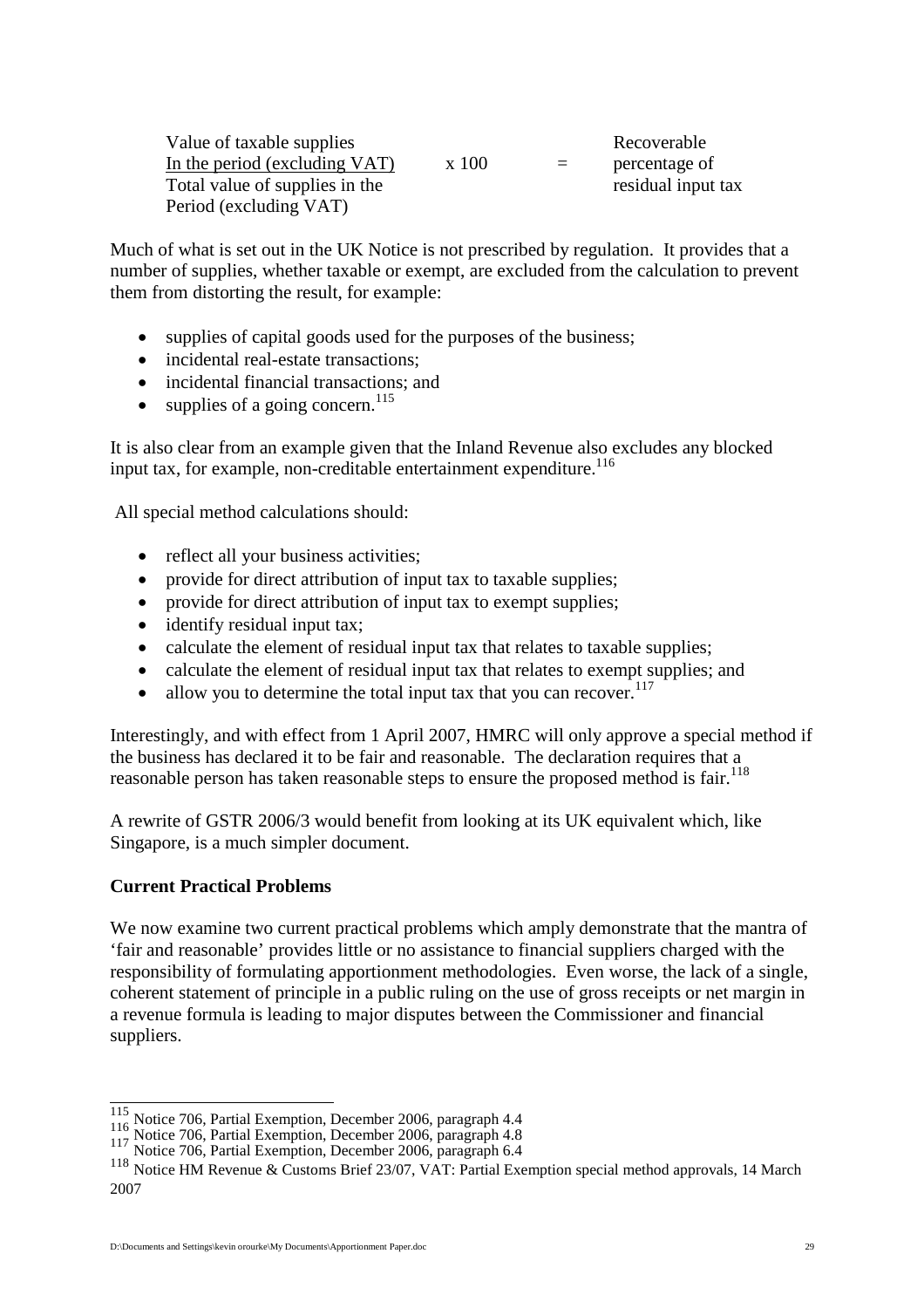## *Hire Purchase*

One of the financial supplies mentioned in the GST Regulations is an interest in or under:

- Credit under a hire purchase agreement in relation to goods, if:
- (a) the credit for the goods is provided for a separate charge; and
- (b) the charge is disclosed to the recipient of the goods.<sup>[119](#page-29-0)</sup>

There are complexities in this area of law. First, it must surely be an open question whether it is within the scope of the regulation making power for the regulations themselves to deem part of a taxable supply (a taxable hire agreement) to be something which it is not (a supply of credit).[120](#page-29-1) Second, some have taken the view that because a 'charge' is disclosed within the meaning of paragraph (b) (for the purpose of complying with the uniform credit code, for example), paragraph (a) is necessarily satisfied. But that does not seem to follow. The Act takes transactions as it finds them and, in the case of a hire purchase agreement, there is simply a hire with an option to purchase. But let us assume for the purpose of this discussion that the regulation has been validly made and a disclosed hire purchase agreement is covered by the regulation.

In Practice Statement PS LA 2008/1  $(GA)$ ,<sup>[121](#page-29-2)</sup>, the ATO states that two separate and distinct supplies are made under a disclosed hire-purchase agreement. These are the taxable (or GSTfree) supply of the goods and the input taxed (financial) supply of an interest in or under a credit arrangement.<sup>[122](#page-29-3)</sup> In 2002 the Commissioner set out his views on disclosed hirepurchase arrangements on the ATO website and stated, among other things:

... the use of a general formula approach incorporating gross revenues for nonfinancial supplies (for example bailment and the supply of vehicles), and net revenues for financial supplies under hire-purchase agreements is not a fair and reasonable method of determining the extent of creditable purpose for overheads. This inconsistent treatment of financial supplies and taxable supplies in the general formula gives a weighting to taxable supplies which is out of proportion to the input taxed activities carried out...<sup>123</sup>

As we have discussed, in a revenue-based formula for apportioning GST paid on acquisitions, the revenue for financial services charged by way of a margin should generally be the margin itself. And we have seen that Example 11 in GSTR 2006/3 dealt with interest income on a margin basis, consistent with the comments in *MBNA Europe Bank* and *HP Mercantile.* The statement by the Commissioner on the website in 2002 is wrong in principle.

In the more recent Practice Statement (which purports not to be a public ruling), the Commissioner states:

A justifiable apportionment methodology in this context is one that takes into account the level of enterprise activities or business effort devoted to the taxable and input

<span id="page-29-1"></span><span id="page-29-0"></span><sup>&</sup>lt;sup>119</sup> *A New Tax System (Goods and Services Tax) Regulations 1999*, regulation 40-5.09(3), Item 8<br>120 See generally K O'Rourke, *Are the GST Regulations dealing with Financial Supplies beyond power?* 

<span id="page-29-2"></span>*Interpreting deeming provisions in the GST law*, ATAX Noosa, 13 April 2007<br><sup>121</sup> Practice Statement PS LA 2008/1 (GA), GST and input tax credits for acquisitions related to making supplies

under a disclosed hire-purchase agreement<br><sup>122</sup> Practice Statement PS LA 2008/1 (GA), paragraph 13<br><sup>123</sup> Reproduced in Practice Statement PS LA 2008/1 (GA), paragraph 25

<span id="page-29-4"></span><span id="page-29-3"></span>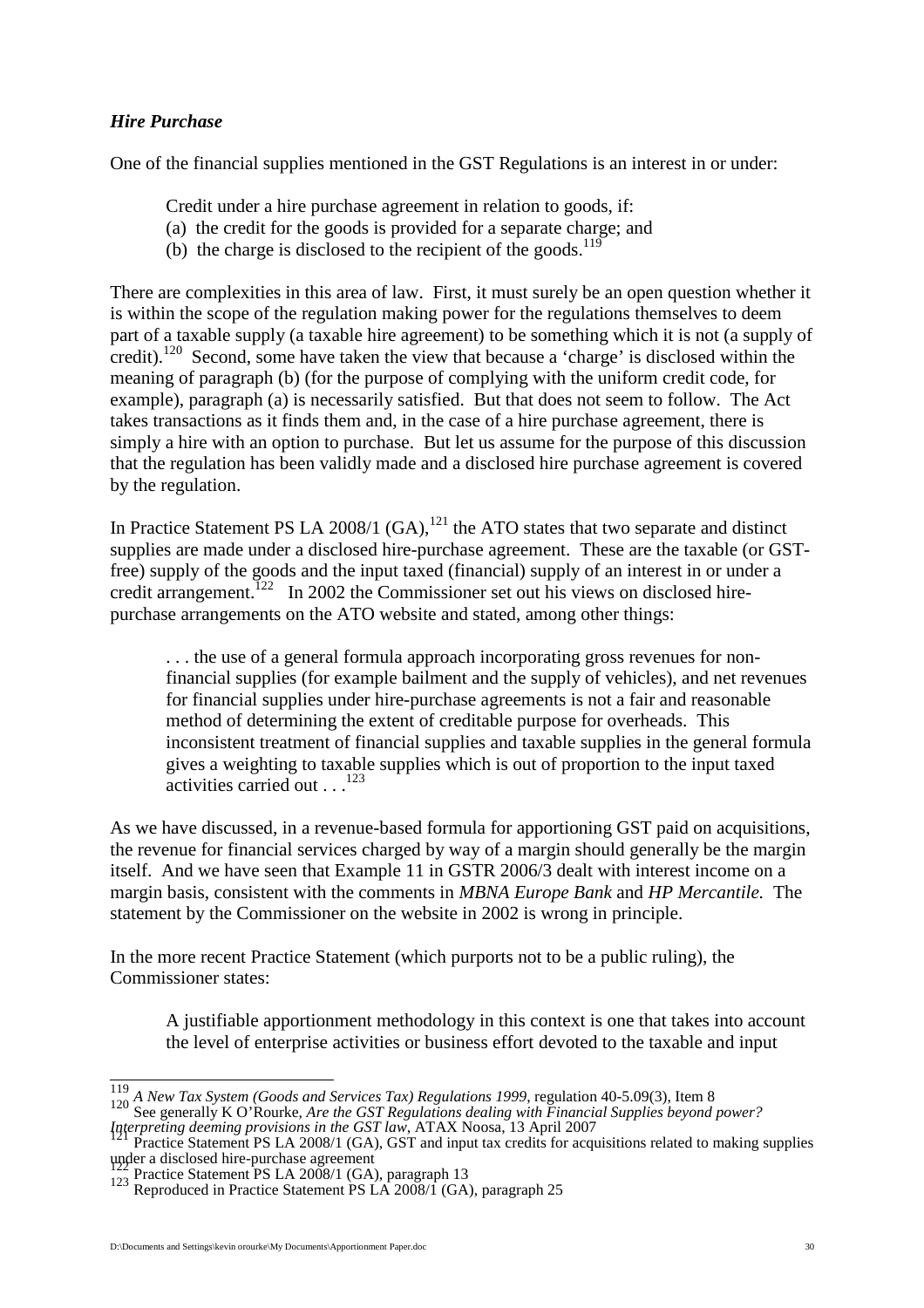taxed elements of a disclosed hire-purchase agreement. In this regard, the Commissioner considers that the main activity of such an enterprise predominantly involved the provision of credit and consequently the majority of expenditure would be related to the making of input taxed supplies.<sup>[124](#page-30-0)</sup>

The statement by the Commissioner that the main activity in hire-purchase arrangements predominantly involves the provision of credit is contrary to his earlier view, in the context of the attribution rules, that the purchase is the 'paramount purpose'.<sup>[125](#page-30-1)</sup> The earlier view facilitated the Commissioner bringing forward the time at which GST is attributed on the taxable component of hire-purchase arrangements.

The Practice Statement continues:

. . . the Commissioner maintains the view that the use of a revenue based formula approach is not a fair and reasonable method of determining the creditable purpose of partly creditable acquisitions because it allocates a disproportionate amount of expenditure to the taxable activity which is contrary to the fundamental nature of the typical enterprise offering this type of credit arrangement.<sup>[126](#page-30-2)</sup>

This is a very curious result. It might be thought that the Commissioner's main objection is that a revenue formula gives a result that permits a higher recovery of credits than he would like, rather than any objection based on principle. Of course, the same financier with a nondisclosed hire-purchase agreement (or with leasing agreements) would have a fully taxable supply, with the same amount of effort being directed to the provision of 'credit'. Yet with a deemed input taxed supply of an interest in or under a credit arrangement, the Commissioner takes the view that the main activity of the enterprise is the provision of credit. But as we have discussed, the Act takes transactions as it finds them and, in the case of a hire purchase agreement, there is simply a hire with an option to purchase. The main activity of the financier is actually a supply by way of hire.<sup>[127](#page-30-3)</sup>

It will be recalled that in the *Royal Bank of Scotland* case,<sup>[128](#page-30-4)</sup> the Tribunal had stated that a method based on value would produce a high attribution to the taxable supply because 'the goods will almost invariably cost substantially more than the credit facility.' But according to the Court, obiter dictum, the Tribunal's reasoning appeared to 'confuse the cost of the input supplies with the value of the output supplies which had to be the relevant basis'.<sup>[129](#page-30-5)</sup> The Court also noted that: 'value might have been considered as a possible basis for a result approximating to that sought by [the bank]. This is not a case in which one is driven to a wholly artificial result on the simple premise that the exercise is founded on a wholly artificial construct required for VAT purposes. The scheme of the statue requires one to make an allocation. The fairness and reasonableness of the method adopted must depend on facts found on the basis of the evidence.<sup>'[130](#page-30-6)</sup>

<span id="page-30-0"></span>

<span id="page-30-2"></span><span id="page-30-1"></span>

<span id="page-30-3"></span>

<sup>&</sup>lt;sup>124</sup><br>
<sup>125</sup> Practice Statement PS LA 2008/1 (GA), paragraph 27<br>
<sup>126</sup> GSTR 2000/29, paragraphs 195-196<br>
<sup>127</sup> Practice Statement PS LA 2008/1 (GA), paragraph 29<br>
See also *Freight Transport Leasing Ltd* (1990) VAT Tribun strictly speaking, it may be said that no element of credit is involved.'<br>  $\frac{128}{129}$  [2008] CSIH 49 at [25]<br>  $\frac{12008}{2008}$  CSIH 49 at [37]

<span id="page-30-5"></span><span id="page-30-4"></span>

<span id="page-30-6"></span>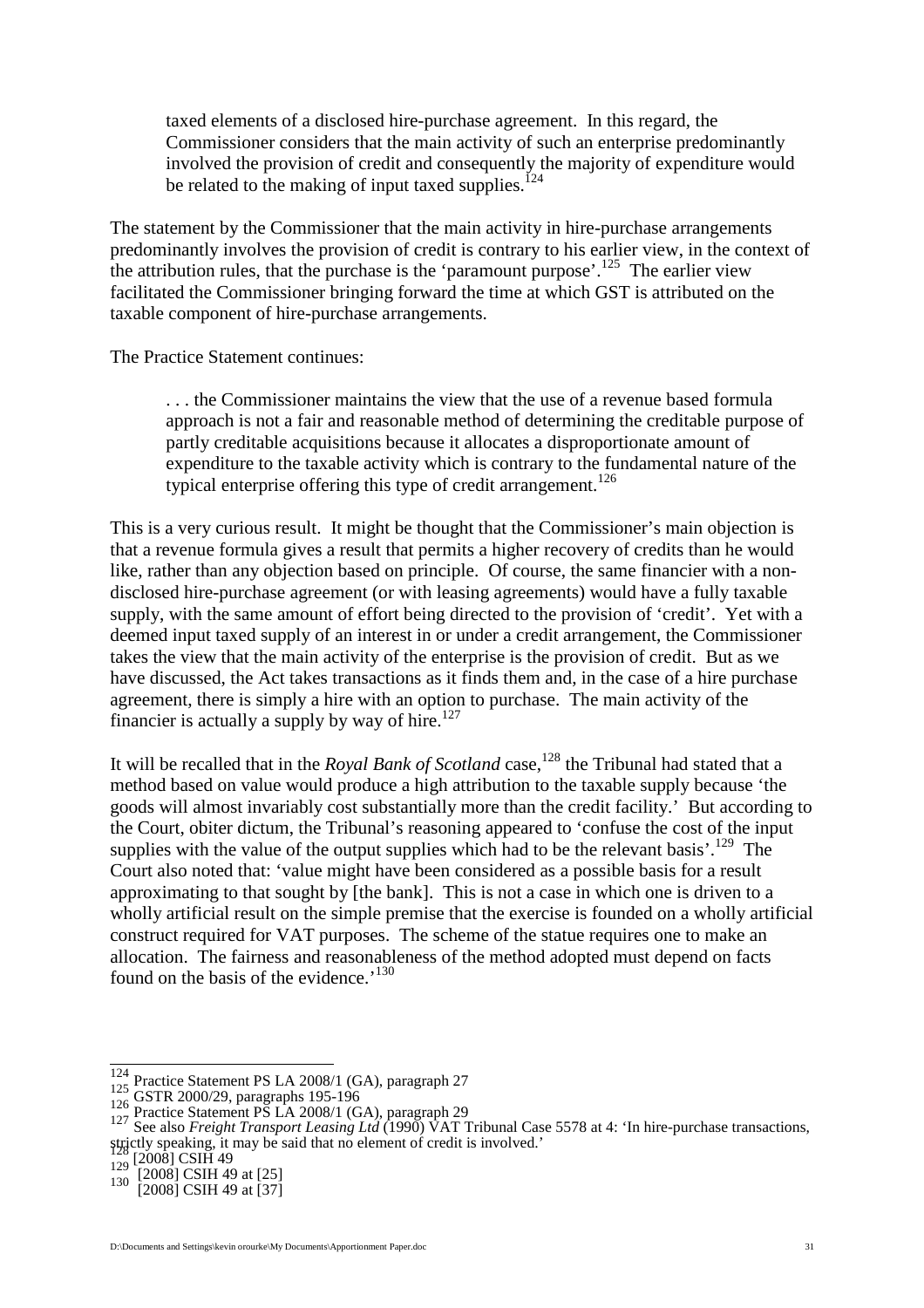GSTR 2006/3 makes clear that any method may be used to calculate input tax credits provided it is fair and reasonable in the circumstances of the conduct of your enterprise. The Commissioner is effectively saying that a revenue-based method can never be an appropriate method for a hire purchase business on the dubious ground that a revenue formula gives a result that permits a higher recovery of credits than he would like (albeit thinly disguised by the statement that it is 'contrary to the fundamental nature of the typical enterprise offering this type of credit arrangement').

The Commissioner has stated that 'a taxpayer will be at a risk of audit in circumstances where they have applied a revenue based formula incorporating . . . gross revenues for non-financial supplies and net revenues for financial supplies. This is due to the ATO view on such practices being clearly outlined in GST public rulings.<sup>[131](#page-31-0)</sup> It is clear from a footnote that the public rulings comprise the statement on the website referred to above, and the definition of 'revenue' in the revenue-based formula in GSTR 2006/3. As we have seen, the statement on the website is wrong in principle, and GSTR 2006/3 is hardly a model of clarity on this issue. Example 11 in that ruling endorses a revenue based formula incorporating gross revenues for non-financial supplies and net revenues for financial supplies. The public ruling and the Practice Statement are simply inconsistent.

In the light of these observations, the Practice Statement must surely be withdrawn to make way for a clear statement of principle in a public ruling. The accompanying threat of audits is seriously misplaced and should be withdrawn with the Practice Statement.

#### *Credit and Charge Card Businesses*

Ignoring overseas transactions, a card issuer will typically make both input taxed financial supplies (a supply of credit) and taxable supplies (the provision of services). The consideration for the supply of credit will include interest, together with card and transaction fees. The consideration for the supply of services will include interchange and merchant service fees. Such a business was well described by Briggs J in *MBNA Europe Bank Ltd v Revenue and Customs Commissioners*: [132](#page-31-1)

The essential features of MBNA's credit card business are that pursuant to contracts with its card holding customers, MBNA is required to finance their purchases by making funds available through the credit card and banking systems, ultimately for the benefit of retailers and other suppliers to those customers, equivalent to the cost of the goods and services required by the customer, less a charge ultimately paid by the retailer known as 'interchange'. . . Customers using cards for the purchase of goods or services obtain interest free credit until the end of the month in which those purchases occurred. Thereafter, if they choose not to pay the full amount by the end of the month, they pay interest on any balance unpaid. If their month end payments fall short of a stipulated minimum, they may also be liable to pay penalties. . . The aggregate of interest, penalties and fees payable under the relevant credit card agreements are known as 'finance charges'.

In a paper circulated to industry members, the Commissioner has taken the view that a revenue based formula that calculates margin, or net income, must allocate interest expense

<span id="page-31-0"></span><sup>131</sup> Practice Statement PS LA 2008/1 (GA), paragraph 35 <sup>132</sup> [2006] STC 2089 at [43]

<span id="page-31-1"></span>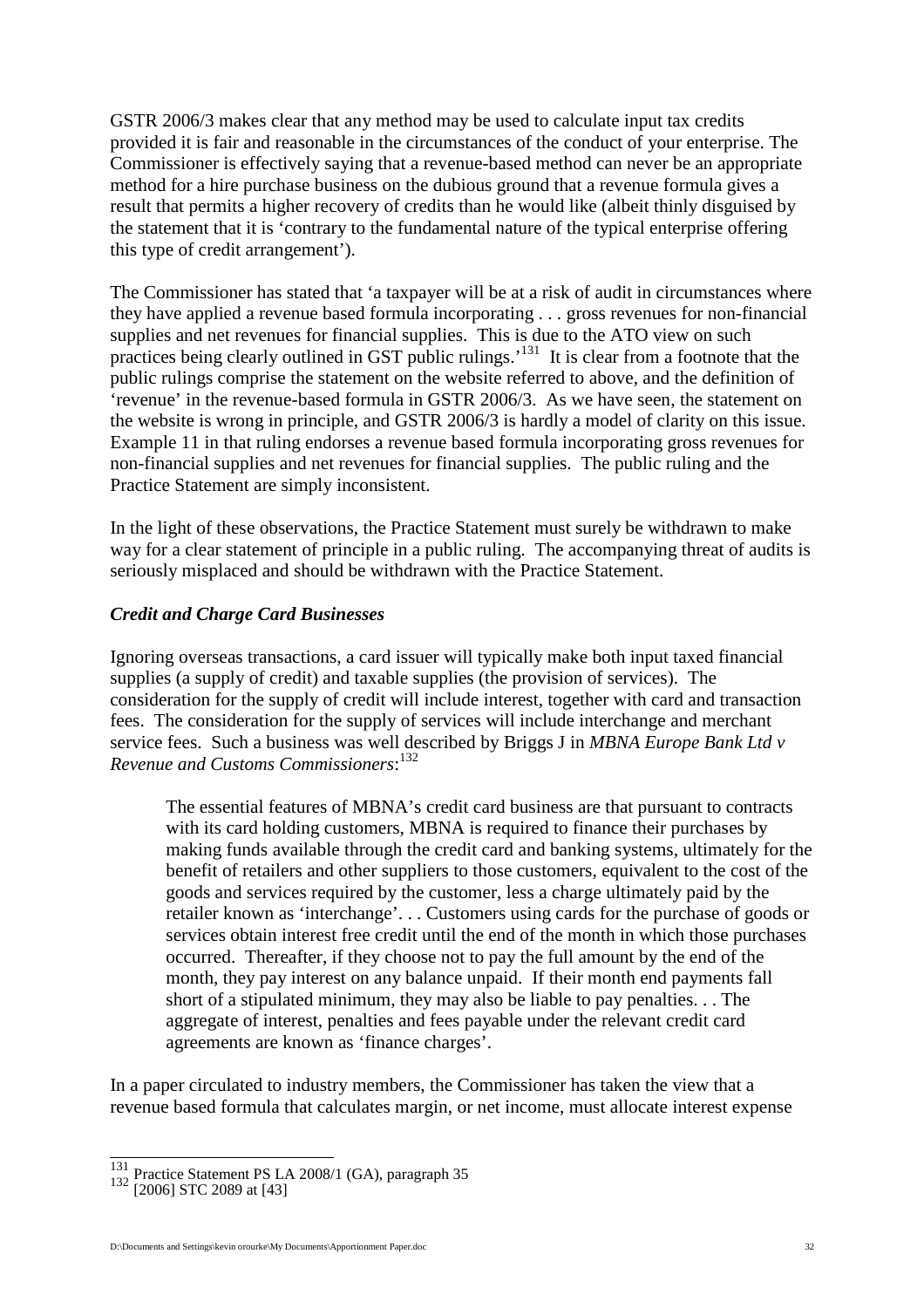on a proportional basis to both input taxed and taxable revenue, rather than by allocating interest expense to interest revenue.

The apparent basis for this view is that many cardholders pay no interest on the supply of credit because they pay off their card debt within an interest free period. The Commissioner considers that the cost of funding the interest free period is factored into interchange fees and that an appropriate apportionment methodology should take into account the relationship between the cost of funding and the interchange supply.

There are several difficulties with the approach being taken by the Commissioner.

First, interest expense should generally be netted against the interest to which it relates. We discussed above how in a revenue-based formula for apportioning GST paid on acquisitions, the revenue for financial services charged by way of a margin should generally be the margin itself, and that in the case of a supply of credit, the revenue is the net interest. We have also seen that Example 11 in GSTR 2006/3 dealt with interest income on a margin basis. It is inappropriate to net interest expense against other unrelated income.

Second, the Commissioner seems to be concerned that there is a cross-subsidy within a card business as customers who pay interest, often at relatively high levels, subsidise those who do not. Interest expense is recovered through the interest charges passed on to customers. We have seen that the Act must operate upon the result of a taxpayer's activities as it finds them, and it is not for the Commissioner to allocate interest expense in a manner he would prefer to do in the absence of a cross subsidy.

Third, the netting of interest in card businesses is required under the relevant accounting standard, and is what financial suppliers do in practice.<sup>[133](#page-32-0)</sup> In this respect, the Commissioner's approach is contrary to what is said in GSTR  $2006/3$ .<sup>[134](#page-32-1)</sup>

Fourth, a corollary of the Commissioner's reasoning is that he is comfortable including gross interest in a revenue-based formula for credit card operations. Quite apart from the lack of principle in that approach, recovery rates would fluctuate dramatically on the rise and fall of interest rates, such as in recent times when the official cash rate has halved.

Fifth, GSTR 2006/3 makes clear that any method may be used to calculate input tax credits provided it is fair and reasonable in the circumstances of the conduct of your enterprise. The Commissioner is effectively saying that the netting of interest expense in card businesses, while consistent with business operations, accounting standards and the netting of interest generally, can never be a rationally fair method of apportionment. That is quite an assertion.

The Commissioner has issued quite a number of private rulings to financial suppliers allowing them to net interest expense against interest revenue in card businesses. The Commissioner now proposes to withdraw those private rulings. Even worse, for those financial suppliers without private rulings, the Commissioner proposes to impose his view from the date of issue of GSTR 2006/3. Like his approach on the hire-purchase issue, the Commissioner now takes the view that the position on revenue-based calculations was clearly outlined in a public ruling.

<span id="page-32-0"></span><sup>133</sup> See Australian Accounting Standards AASB 118, *Revenue*, and AASB 139, *Financial Instruments: Recognition and Measurement* <sup>134</sup> GSTR 2006/3, paragraphs 172-173

<span id="page-32-1"></span>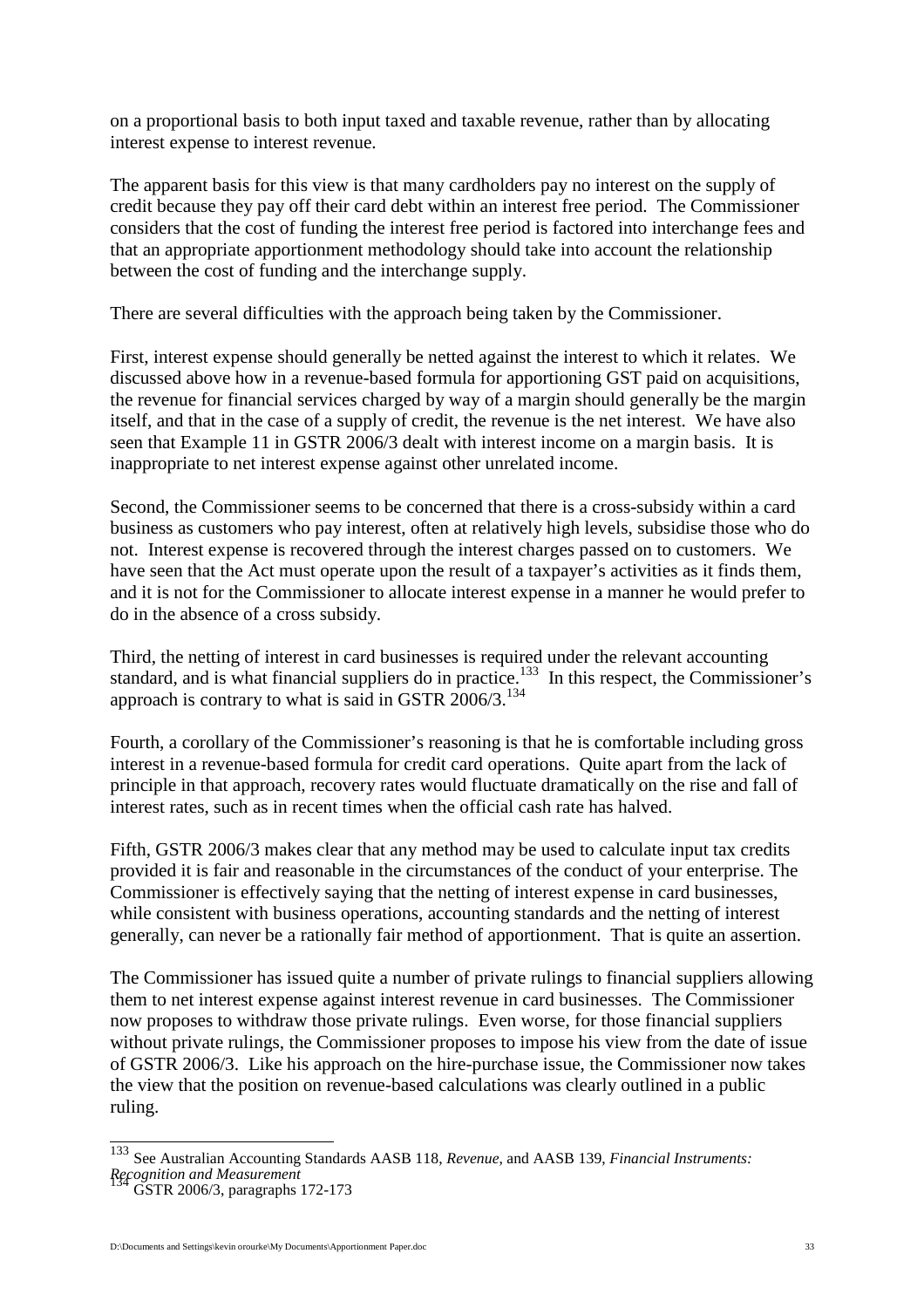But we have seen above that GSTR 2006/3 does not contain a single statement of principle on the use of gross receipts or net margin in a revenue-based formula, let alone any discussion of hire-purchase or card businesses. The only statement or principle was contained in the predecessor to GSTR 2006/3, but this was omitted in the rewrite and not replaced with any further clarifying principle.

The discussion paper should be withdrawn, together with the accompanying threat of withdrawing private rulings and making retrospective adjustments.

#### **Summary and Recommendations**

This paper set out to discuss the legal framework for the apportionment of GST paid on acquisitions related in part to the making of financial supplies and, to that end, has summarised a number of propositions which have emerged from decided authorities.

We have seen that the fundamental reason for input taxing financial services is that they are difficult to value, especially when charged for by way of a margin. It is ironic that revenuebased formulae for apportioning GST paid on acquisitions require the valuation of the very financial supplies that are input taxed because they are difficult to value. But the courts have taken a reasonable view about this and, in the case of margin based supplies, have allowed the margin itself to be used in calculations as this is the remuneration the supplier can actually take for itself.

The propositions which have emerged from the decided authorities have not been fully expressed in the Commissioner's public rulings and pronouncements, but are most notably lacking in GSTR 2006/3. The definition of 'revenue' in that ruling marked a departure from the previous definition and introduced an unnecessary degree of uncertainty. We are left instead with a mantra of 'fair and reasonable' but not a single statement of principle on the use of gross receipts or net margin in a revenue-based formula. Even worse, taxpayers who seek to rely upon this ruling may not obtain ruling protection at all.

In the light of the discussion above it is recommended that:

1. GSTR 2006/3 should be rewritten in its entirety and, in so doing should:

(a) Incorporate relevant propositions of law and relevant statements of principle.

(b) Provide practical guidance to financial suppliers in accordance with those statements of law and principle.

(c) Benefit from close attention to overseas equivalents, most notably in Singapore and the UK.

2. The Practice Statement on hire-purchase should be withdrawn, with relevant principles and guidance incorporated into a rewritten GSTR 2006/3.

3. The discussion paper on card businesses should be withdrawn, with relevant principles and guidance incorporated into a rewritten GSTR 2006/3.